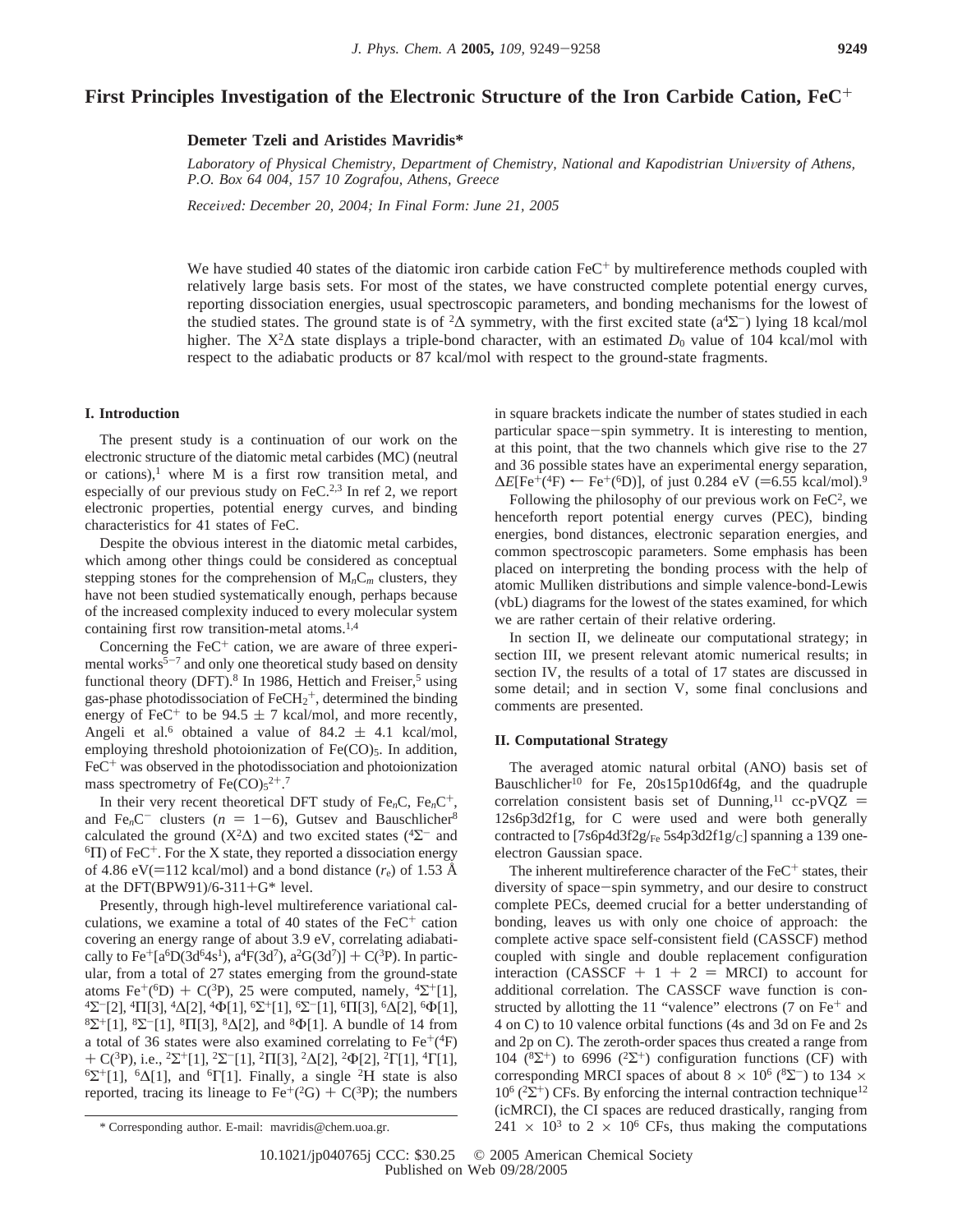**TABLE 1:** Total Energies  $(E_h)$  of Fe<sup>+</sup>(<sup>6</sup>D, <sup>4</sup>F) and C(<sup>3</sup>P), Energy Separation of <sup>4</sup>F  $\leftarrow$  <sup>6</sup>D (eV), Ionization Energy (IE, eV) of Fe, **and Atomic Spin**-**Orbit Splittings (SO/J, cm**-**1) of Fe**+**(6D, 4F) at Different Levels of Theory**

| method <sup><math>a</math></sup> |             | $Fe^{+}(6D)$  | $Fe^{+}(^{4}F)$ | $\rm ^4F \leftarrow ^6D$ | IE              | $C(^3P)$    |  |
|----------------------------------|-------------|---------------|-----------------|--------------------------|-----------------|-------------|--|
| <b>MRCI</b>                      |             | $-1262.37096$ | $-1262.35721$   | 0.374                    | 7.388           | $-37.78493$ |  |
| MRCI+O                           |             | $-1262.3762$  | $-1262.3660$    | 0.277                    | 7.66            | $-37.7879$  |  |
| C-MRCI                           |             | $-1262.71439$ | $-1262.69984$   | 0.396                    | 7.145           |             |  |
| $C-MRCI+O$                       |             | $-1262.7435$  | $-1262.7350$    | 0.231                    | 7.49            |             |  |
| MRCI+DKH                         |             | $-1271.25637$ | $-1271.23126$   | 0.683                    | 7.482           |             |  |
| MRCI+O+DKH                       |             | $-1271.2618$  | $-1271.2403$    | 0.585                    | 7.76            |             |  |
| C-MRCI+DKH                       |             | $-1271.65075$ | $-1271.62386$   | 0.731                    | 7.218           |             |  |
| C-MRCI+Q+DKH                     |             | $-1271.6826$  | $-1271.6618$    | 0.565                    | 7.57            |             |  |
| MRCI+CG                          |             | $-1271.16158$ | $-1271.13483$   | 0.728                    | 7.464           |             |  |
| MRCI+O+CG                        |             | $-1271.1668$  | $-1271.1436$    | 0.631                    | 7.74            |             |  |
| C-MRCI+CG                        |             | $-1271.50379$ | $-1271.4767$    | 0.737                    | 7.225           |             |  |
| $C-MRCI+O+CG$                    |             | $-1271.5329$  | $-1271.5119$    | 0.572                    | 7.57            |             |  |
| $exptl^b$                        |             |               |                 | 0.248                    | $7.90 \pm 0.01$ |             |  |
|                                  |             | $Fe+(6D)$     |                 | $Fe^+(^{4}F)$            |                 |             |  |
| $SO/J^c$                         | <b>MRCI</b> | <b>C-MRCI</b> | $exptl^b$       | <b>MRCI</b>              | C-MRCI          | $exptl^b$   |  |
| 9/2                              | 0.0         | 0.0           |                 | 0.0                      | 0.0             |             |  |
| 7/2                              | $-385.5$    | $-408.3$      | $-384.77$       | $-567.4$                 | $-592.9$        | $-557.48$   |  |
| 5/2                              | $-299.8$    | $-317.5$      | $-282.87$       | $-441.4$                 | $-461.1$        | $-407.86$   |  |
| 3/2                              | $-2142$     | $-2268$       | $-194.99$       | $-3153$                  | $-3295$         | $-279.54$   |  |

 $1/2$   $-128.5$   $-136.0$   $-114.40$  $a + Q$ , +DKH, and +CG refer to the Davidson correction and scalar relativistic corrections via the Douglas-Kroll-Hess and Cowan-Griffin<br>proaches respectively <sup>b</sup> Reference 9 <sup>c</sup> I refers to the spatial + spin appular momen approaches, respectively.  $\dot{b}$  Reference 9.  $\dot{c}$  J refers to the spatial  $+$  spin angular momentum.

 $\frac{3}{2}$   $\frac{-214.2}{-128.5}$   $\frac{-226.8}{-114.40}$   $\frac{-315.3}{-329.5}$   $\frac{-329.5}{-279.54}$ 

feasible, and with affordable losses in total energies. To estimate core-valence correlation effects, icMRCI calculations were performed including the eight semicore  $(3s<sup>2</sup>3p<sup>6</sup>)$  electrons of  $Fe<sup>+</sup>$  in the CI procedure. These calculations will be referred to as C-MRCI and were done only for the ground state and around the equilibrium geometry. Needless to say, upon inclusion of eight more electrons in the CI, size-nonextensivity errors increase significantly with a synchronous dramatic increase of CFs included in the CI expansion:  $1.8 \times 10^9$  (uncontracted) to  $31.5 \times 10^6$  (contracted) CFs for the X<sup>2</sup> $\Delta$  state. Moreover, for the ground state only, scalar relativistic corrections using both the Douglas-Kroll-Hess (DKH) one-electron integrals and the perturbative approach using the Cowan-Griffin (CG) operator were obtained, with (C-MRCI+rel) and without (MRCI+rel) the  $3s^23p^6$  Fe<sup>+</sup> semicore electrons for the  $X^2\Delta$  state. Finally, the spin-orbit splitting for the X<sup>2</sup> $\Delta$  state,  $\Delta E(X^2 \Delta_{5/2} - X^2 \Delta_{3/2})$ , was calculated via the Breit-Pauli operator.

All calculations were done under  $C_{2v}$  symmetry constraints, but all our CASSCF wave functions display correct axial angular momentum symmetry, i.e.,  $|\Lambda| = 0$  (Σ<sup>±</sup>), 1 (Π), 2 (Δ), 3 (Φ), 4 (Γ), and 5 (Η). This means that  $\Delta$  and Γ states are linear combinations of  $A_1$  and  $A_2$  symmetries, whereas  $\Pi$ ,  $\Phi$ , and  $H$ states are combinations of B<sub>1</sub> and B<sub>2</sub> symmetries;  $\Sigma^+$  and  $\Sigma^$ correspond to the  $A_1$  and  $A_2$  symmetry species, respectively. Moreover, the state average approach<sup>13</sup> was applied to those excited states showing interaction with states of the same  $C_{2v}$ symmetry nearby. Because of the relatively large number of active electrons, we encountered significant size-nonextensivity problems:  $6.5-9$  mhartree at the MRCI level, reduced to  $1-1.5$ mhartree after including the Davidson correction  $(+Q)$ .<sup>14</sup> The MRCI basis set superposition error (BSSE) was calculated only for the ground  $X^2\Delta$  state of FeC<sup>+</sup>.

Finally, and only for the ground state, restricted coupled cluster singles and doubles with perturbative connected triples calculations were performed with [C-RCCSD(T)] and without [RCCSD(T)] the Fe<sup>+</sup> semicore  $3s<sup>2</sup>3p<sup>6</sup>$  electrons based on CASSCF orbitals.

All calculations were done with the MOLPRO 2000 package.<sup>15</sup>

## **III. Fe**<sup>+</sup> **and C Species**

The end fragments of the  $FeC<sup>+</sup>$  decomposition are clearly Fe<sup>+</sup> and C in all three channels considered here, Fe<sup>+</sup>(a<sup>6</sup>D, a<sup>4</sup>F, a<sup>2</sup>G) + C(<sup>3</sup>P). Table 1 displays the total energies of Fe<sup>+(6</sup>D, <sup>4</sup>F) and C(<sup>3</sup>P), the Fe<sup>+</sup> energy term splitting, <sup>4</sup>F  $\leftarrow$  <sup>6</sup>D, and the ionization energy (IE) of Fe,  $[Fe^{5}D] \rightarrow Fe^{+}(6D)$ ], at different levels of theory, along with experimental values.<sup>9</sup> Observe that the theoretical  ${}^{4}F \leftarrow {}^{6}D$  energy separation is in good agreement with the experimental one at the MRCI+Q and C-MRCI+<sup>Q</sup> levels, but the same is not true when scalar relativistic corrections are included in either DKH or CG approximations. Concerning the IE of Fe, the best agreement with experimental values is obtained at the MRCI+Q+DKH level, 7.76 vs 7.90  $\pm$  0.01 eV.

#### **IV. Results and Discussion**

Table 2 lists CASSCF, MRCI, and MRCI+Q total energies (*E*), equilibrium bond distances (*r*e), and dissociation energies (*D*e) with respect to the adiabatic fragments, total Mulliken charges on Fe+, harmonic frequencies and anharmonic corrections ( $\omega_e$ ,  $\omega_{e}$ , rotational-vibrational couplings ( $\alpha_e$ ), centrifu-<br>gal distortions ( $\overline{D}_e$ ), and energy gaps ( $T_e$ ) of forty states with gal distortions  $(D_e)$ , and energy gaps  $(T_e)$  of forty states with<br>spatial—spin symmetries  $2.4.6.85 \pm 2.4.6.8 \text{ T}$   $2.4.6.8 \text{ A}$   $2.4.6.8 \text{ A}$   $2.4.6 \text{ T}$ spatial-spin symmetries  $^{2,4,6,8}\Sigma^{\pm}$ ,  $^{2,4,6,8}\Pi$ ,  $^{2,4,6,8}\Delta$ ,  $^{2,4,6,8}\Phi$ ,  $^{2,4,6}\Gamma$ , and  $^{2}H$ . Subscripts G and L refer to global and local minima and <sup>2</sup>Η. Subscripts G and L refer to global and local minima, respectively. Figure 1 contrasts relative energies of all states studied of FeC<sup>2</sup> and FeC<sup>+</sup> covering an energy range of 3.7 and 3.9 eV, respectively, and Figure 2 displays a panorama of all PECs. Each excited state has been labeled with a serial number in front of the symmetry symbol, revealing its absolute energy order with respect to the ground state  $(X)$ , and a number in parentheses, indicating its absolute order within the same spacespin symmetry manifold. Figures  $3-6$  show, separately, the PECs according to their spin multiplicity, doublets, quartets, sextets, and octets.

We analyze first the doublets, followed by the quartets, the sextets, and finally, the octets.

**A. Doublets.** All doublets correlate to the first exited 4F state of Fe<sup>+</sup>, with the exception of the  $29<sup>2</sup>H$  state which correlates to Fe<sup>+</sup>(<sup>2</sup>G), experimentally, 1.993 eV above the ground <sup>6</sup>D term.<sup>9</sup>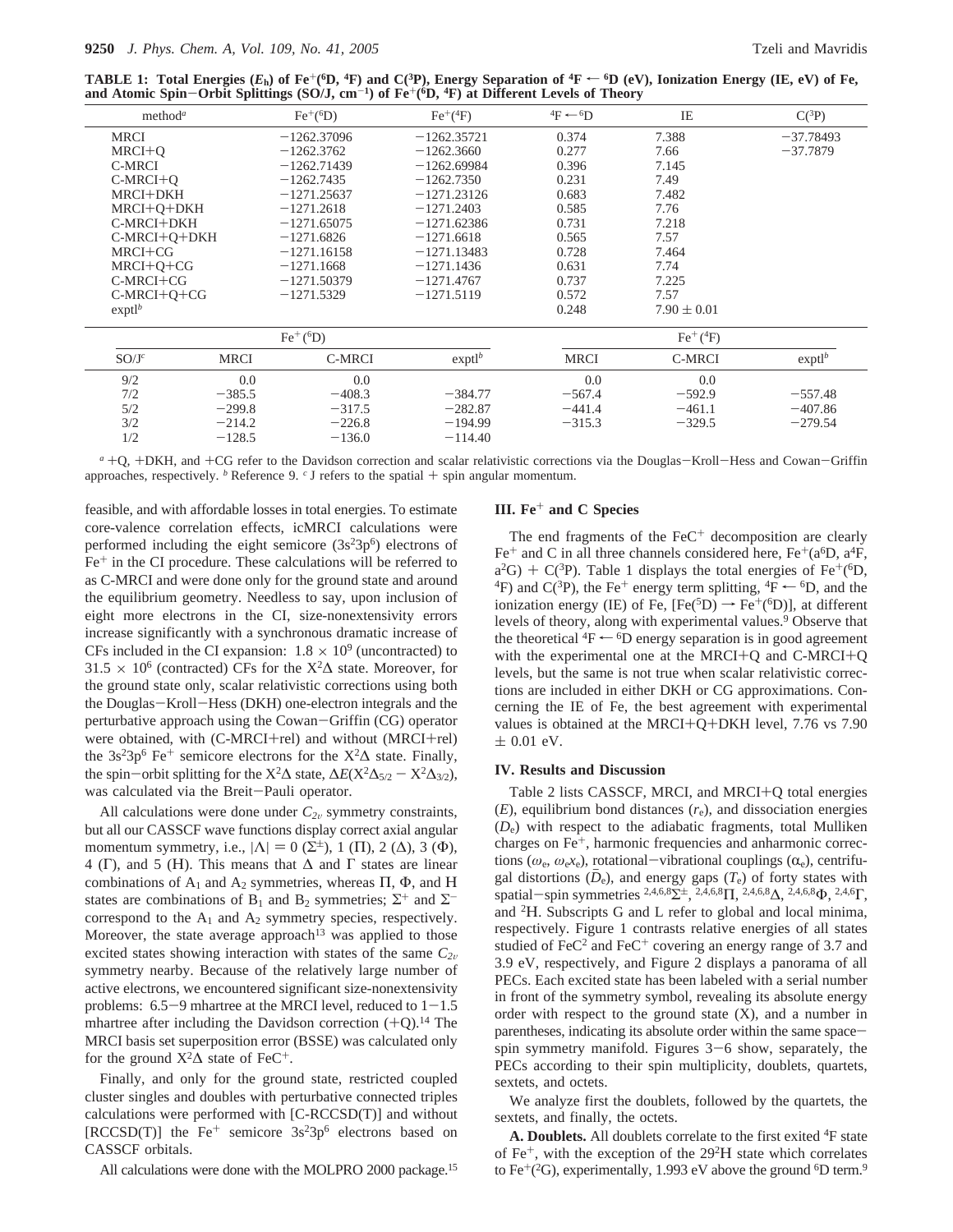

**Figure 1.** Comparison of the relative energy levels of FeC and FeC<sup>+</sup>.



We have obtained results for 11 doublets, 5 of which are discussed in some detail below. **Figure 2.** Potential energy curves of 40 states of the  $FeC<sup>+</sup>$  cation at the MRCI level of theory. All energies have been shifted by <sup>+</sup><sup>1300</sup> *<sup>E</sup>*h.

 $X^2\Delta$ . The ground state of neutral FeC ( $X^3\Delta$ ) is described fairly well by two configurations; see ref 2.

$$
|X^3 \Delta \rangle_{A_1 + A_2} \sim 0.81 |1/\sqrt{2}(1\sigma^2 2\sigma^2 3\sigma^1 1\pi_x^2 1\pi_y^2)(1\delta_+^1 1\delta_-^2 + 1\delta_+^2 1\delta_-^1) \rangle = |A_1\rangle + |A_2\rangle
$$

(Thenceforth, only valence electrons are counted.)

The X<sup>3</sup> $\Delta$  state of FeC correlates to |<sup>5</sup>D; M =  $\pm 2$ <sub>/Fe</sub> × |<sup>3</sup>P;<br>= 0)<sub>c</sub> but because of an avoided crossing at about 4.5 bobr  $M = 0$ <sub>C</sub> but, because of an avoided crossing at about 4.5 bohr with the  $7^{3}\Delta(2)$  state, the in situ atoms are Fe(4s<sup>1</sup>3d<sup>7</sup>, <sup>5</sup>F; M =  $(2+2) + C({}^{3}P; M = 0)$ . The two atoms interact attractively through a genuine triple bond of  $D_e = 86.7$  kcal/mol and  $r_e = 1.581$  Å at the C-MRCI level. *Diabatically*,  $D_e$  is 86.7 +  $\Delta E$ <sup>(5</sup>F ← <sup>5</sup>D) ) 109.6 kcal/mol or about 107 kcal/mol after BSSE and scalar relativistic corrections.2 The singly occupied 3*σ* orbital is practically a 4s atomic function localized on Fe. Removing the 3*σ*(∼4s<sub>Fe</sub>) e<sup>-</sup>, yields the X<sup>2</sup>Δ state of FeC<sup>+</sup>, correlating, of course, to Fe<sup>+</sup>(d<sup>7</sup>, <sup>4</sup>F; M =  $\pm$ 2) + C(<sup>3</sup>P; M = 0) and maintaining this character up to equilibrium. The triple-bonded structure of  $FeC<sup>+</sup>$  can be faithfully represented graphically by the following vbL (valence-bond-Lewis) icon in accordance with the leading



CAS configurations and atomic Mulliken distributions (Fe/C)

$$
\begin{aligned}[t] |X^2\Delta\rangle_{A_1+A_2} &\sim\\ &~~0.85 |1/\sqrt{2}(1\sigma^22\sigma^21\pi_x^21\pi_y^2)(1\delta_+^11\delta_-^2+1\delta_+^21\delta_-^1) \rangle\\ &~~4s^{0.16}4p_z^{0.11}3d_{z^2}^{1.31}3d_{xz}^{1.23}4p_x^{0.02}3d_{yz}^{1.23}4p_y^{0.02}\\ &~~(3d_{x^2-y^2}3d_{xy})^{3.00}/2s^{1.71}2p_z^{0.69}2p_x^{0.73}2p_y^{0.73}\end{aligned}
$$

The populations above indicate that  $0.40 e^-$  are donated to the empty  $2p_{\sigma}$  carbon orbital, and 0.50 e<sup>-</sup> return to the Fe<sup>+</sup> cation through the  $\pi$  route.

At the C-MRCI (C-MRCI+Q) [C-RCCSD(T)] levels, the dissociation energies  $(D_e)$  with respect to Fe<sup>+</sup>(<sup>4</sup>F) + C(<sup>3</sup>P) are 101.4 (103) [96.7] kcal/mol at  $r_e = 1.553$  (1.557) [1.530] Å. Taking into account scalar relativistic effects via the DKH approximation, we obtain  $D_e = 106 (107)$  kcal/mol with respect to the Fe<sup>+</sup>(<sup>4</sup>F) + C(<sup>3</sup>P); correcting for ZPE  $\equiv \omega_e/2$  (Table 2) and a BSSE of 0.5 kcal/mol, we obtain, finally,  $D_0 = 104 (105)$ kcal/mol. Practically the same  $D_e$  and  $D_0$  values are also obtained via the CG perturbational correction.

With respect to the ground-state fragments,  $Fe^+(^6D) + C(^3P)$ , the estimated C-MRCI (C-MRCI+Q) [C-RCCSD(T)]  $D_0$  values are reduced by 9 (6) [5] kcal/mol, becoming 89 (94) [88] kcal/ mol. These values are in relatively good agreement with the gas-phase experimental result,  $D_0 = 94 \pm 7$  kcal/mol, of Hettich and Freise,<sup>5</sup> assuming that they refer to ground-state products. We believe that the  $D_0 = 84.2 \pm 4.1$  kcal/mol value of Angeli et al.<sup>6</sup> underestimates the dissociation energy of  $FeC^+$ ; on the other hand, in the very recent DFT(BPW91)/6-311+ $G^*$  study by Gutsev and Bauschlicher,<sup>8</sup> the binding energy of the  $X^2\Delta$ state of  $FeC^+$  is rather overestimated by about 10 kcal/mol. Finally, the MRCI spin-orbit coupling for the  ${}^{2}\Delta$  state is  $\Delta E(^{2}\Delta_{3/2} - {}^{2}\Delta_{5/2}) = A = 729$  cm<sup>-1</sup>, with  $r_{e} = 1.5690$  and 1.5675 Å for the <sup>2</sup> $\Delta_{3/2}$  and <sup>2</sup> $\Delta_{5/2}$  components, respectively.

As expected, the binding energies and bond distances between FeC (X<sup>3</sup> $\Delta$ , diabatic) and FeC<sup>+</sup> (X<sup>2</sup> $\Delta$ ) are similar; indeed, they do not differ by more than 8 kcal/mol and 0.03 Å at the same level of computation.2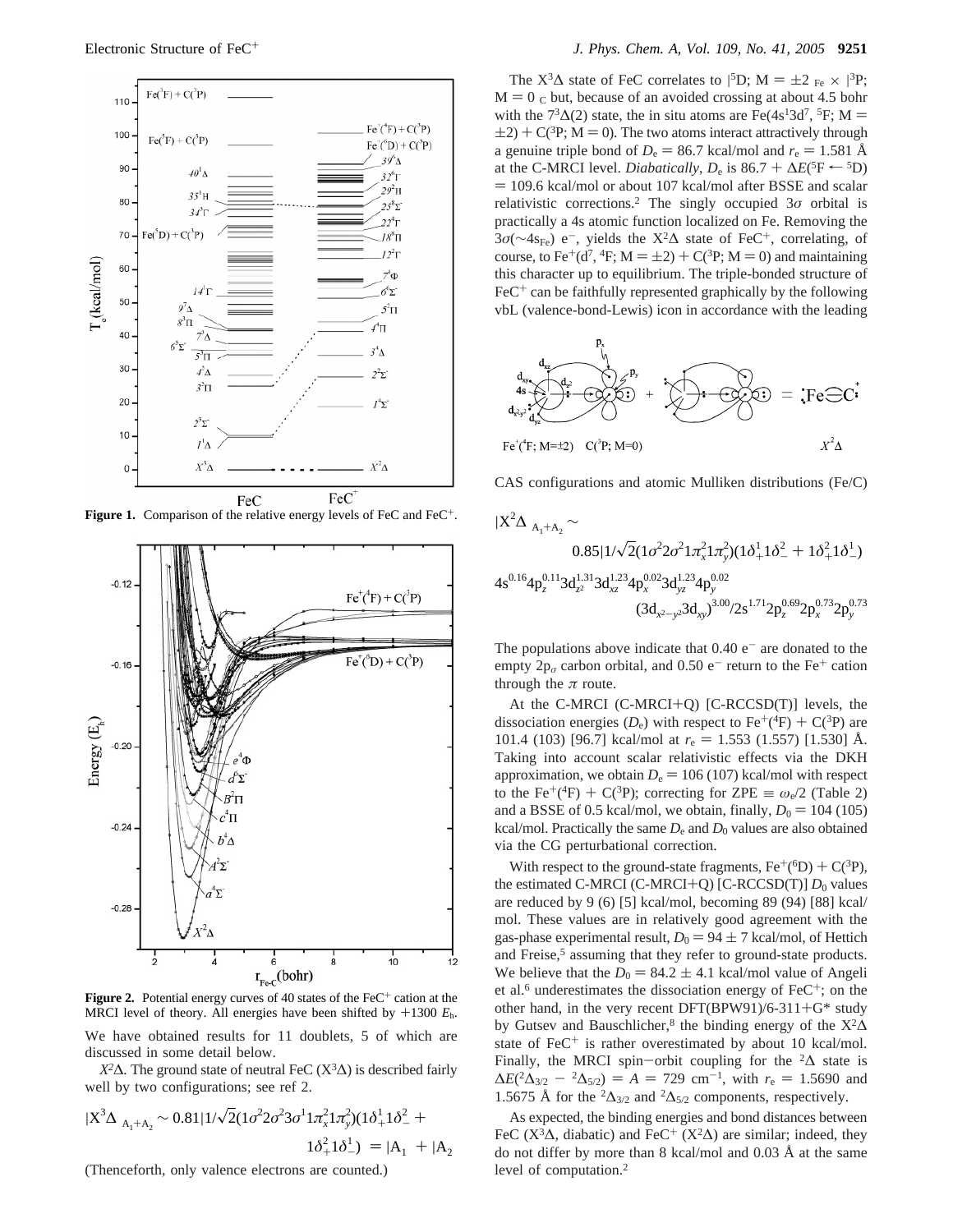**TABLE 2: Absolute Energies (***E***h), Bond Lengths (***r***e, Å), and Binding Energies (***D***e, kcal/mol) with Respect to Adiabatic Fragments, Harmonic Frequencies (***ω*<sub>**e, cm<sup>-1</sup>) and Anharmonic Corrections (***ω***<sub>ε</sub>, cm<sup>-1</sup>), Rotational Vibrational Couplings (α<sub>e</sub>, cm<sup>-1</sup>), Centrifugal Distortions (***D***<sub>a</sub>, cm<sup>-1</sup>), Mulliken Charges on Fe (1 –** *α***<sub>ε</sub></sub>**  $\frac{1}{2}$  **cm**<sup>-1</sup>), Centrifugal Distortions ( $D_e$ , cm<sup>-1</sup>), Mulliken Charges on Fe (1 -  $q_{Fe}$ ), and Energy Separations ( $T_e$ , kcal/mol) of FeC<sup>+</sup>

| state $a$              | methods $b,c$                 | $-E$                    | $r_{\rm e}$    | $D_{\rm e}$    | $\omega_{\rm e}$ | $\omega_{e}x_{e}$ | $\alpha_{e} (10^{-3})$ | $D_e(10^{-6})$ | $q_{\rm Fe}$    | $T_{\rm e}$  |
|------------------------|-------------------------------|-------------------------|----------------|----------------|------------------|-------------------|------------------------|----------------|-----------------|--------------|
| $X^2\Delta$            | CASSCF                        | 1300.01216              | 1.576          | 86.4           | 860.2            | 8.41              | 7.75                   | 1.75           | 0.07            | 0.0          |
|                        | <b>MRCI</b>                   | 1300.29428              | 1.563          | 100.8          | 903.7            | 5.64              | 6.43                   | 1.67           | 0.11            | 0.0          |
|                        | MRCI+O                        | 1300.3136               | 1.568          | 101            |                  |                   |                        |                |                 | 0.0          |
|                        | RCCSD(T)                      | 1300.30796              | 1.542          | 94.9           | 970.4            |                   |                        |                |                 | $0.0\,$      |
|                        | MRCI+DKH                      | 1309.19114              | 1.558          | 105.7          | 920.1            | 5.86              | 6.40                   | 1.64           | 0.01            |              |
|                        | MRCI+Q+DKH                    | 1309.2108               | 1.562          | 106            |                  |                   |                        |                |                 |              |
|                        | MRCI+CG                       | 1309.09447              | 1.561          | 105.6          | 910.2            | 5.75              | 6.51                   | 1.65           | 0.11            |              |
|                        | MRCI+Q+CG                     | 1309.1138               | 1.566          | 106            |                  |                   |                        |                |                 |              |
|                        | $C-MRCId$<br>$C-MRCI+Qd$      | 1300.63103<br>1300.6840 | 1.553<br>1.557 | 101.4<br>103.3 | 944.2            |                   |                        |                | 0.11            | 0.0<br>0.0   |
|                        | $C\text{-}RCCSD(T)d$          | 1300.68834              | 1.530          | 96.7           | 1026             |                   |                        |                |                 | 0.0          |
|                        | $C-MRCI+DKHd$                 | 1309.57344              | 1.551          | 106.0          | 928              |                   |                        |                | 0.00            |              |
|                        | C-MRCI+Q+DKH <sup>d</sup>     | 1309.6296               | 1.555          | 107            |                  |                   |                        |                |                 |              |
|                        | $C-MRCI+CGd$                  | 1309.43004              | 1.552          | 107.8          | 932              |                   |                        |                | 0.11            |              |
|                        | $C-MRCI+Q+CGd$                | 1309.4830               | 1.555          | 109            |                  |                   |                        |                |                 |              |
|                        | $DFT/BPW91^e$                 |                         | 1.53           | 112            | 1027             |                   |                        |                |                 |              |
|                        | exp t                         |                         |                | $94 \pm 7$     |                  |                   |                        |                |                 |              |
|                        | $expt^{\beta}$                |                         |                | $84.2 \pm 4.1$ |                  |                   |                        |                |                 |              |
| $1^4\Sigma^{-}(1)$     | CASSCF                        | 1299.99246              | 1.675          | 45.6           | 740.7            | 8.06              | 7.06                   | 1.64           | 0.08            | 12.4         |
|                        | <b>MRCI</b>                   | 1300.26406              | 1.667          | 72.2           | 789.2            | 5.05              | 5.43                   | 1.49           | 0.12            | 19.0         |
|                        | MRCI+Q<br>DFT/BPW91e          | 1300.2842               | 1.671          | 76             | 831              |                   |                        |                |                 | 18<br>16.6   |
| $2^2\Sigma^{-}(1)$     | CASSCF                        | 1299.98194              | 1.64<br>1.695  | 67.4           | 759.1            | 4.14              | 4.81                   | 1.45           | 0.07            | 19.0         |
|                        | <b>MRCI</b>                   | 1300.25002              | 1.670          | 73.1           | 801.6            | 4.14              | 4.92                   | 1.42           | 0.13            | 27.8         |
|                        | MRCI+Q                        | 1300.2694               | 1.672          | 73             |                  |                   |                        |                |                 | 28           |
| $3^4\Delta(1)_{\rm G}$ | CASSCF                        | 1299.96590              | 1.827          | 28.9           | 659.6            | 2.57              | 3.76                   | 1.23           | $-0.11$         | 29.0         |
|                        | <b>MRCI</b>                   | 1300.23941              | 1.764          | 56.7           | 772.8            | 3.70              | 3.59                   | 1.11           | $-0.02$         | 34.4         |
|                        | MRCI+Q                        | 1300.2601               | 1.763          | 61             |                  |                   |                        |                |                 | 34           |
| $3^4\Delta(1)_L$       | CASSCF                        | 1299.94180              | 2.461          | 13.8           | 275.9            |                   |                        |                | 0.12            | 44.1         |
|                        | <b>MRCI</b>                   | 1300.18574              | 2.264          | 23.0           | 334.6            |                   |                        |                | 0.13            | 68.1         |
|                        | MRCI+Q                        | 1300.2031               | 2.229          | 25             |                  |                   |                        |                |                 | 69           |
| $44\Pi(1)$             | CASSCF <sub>G</sub>           | 1299.94672              | 2.367          | 16.2           | 278.4            | 3.37              | 3.63                   | 1.46           | 0.13            | 41.1         |
|                        | <b>CASSCFL</b>                | 1299.93905              | 1.767          | 11.4           | 510.1            | $-0.33$           | 9.99                   | 2.51           | $-0.13$         | 45.9         |
|                        | <b>MRCI</b>                   | 1300.22810              | 1.669          | 49.5           | 765.9            | 2.28              | 5.17                   | 1.57           | $-0.04$         | 41.5         |
| $5^{2}\Pi(1)$          | MRCI+Q<br>CASSCF              | 1300.2528<br>1299.94612 | 1.658<br>1.844 | 56<br>45.97    | 588.3            | 1.11              | 2.73                   | 1.46           | $-0.16$         | 38<br>41.4   |
|                        | <b>MRCI</b>                   | 1300.22355              | 1.740          | 56.6           | 717.2            | 2.45              | 3.20                   | 1.39           | $-0.06$         | 44.4         |
|                        | MRCI+Q                        | 1300.2456               | 1.733          | 59             |                  |                   |                        |                |                 | 43           |
| $6^6\Sigma^-(1)$       | CASSCF                        | 1299.94560              | 1.913          | 16.2           | 566.5            | 12.4              | 6.91                   | 1.27           | $-0.09$         | 41.8         |
|                        | <b>MRCI</b>                   | 1300.21216              | 1.852          | 39.7           | 662.9            | 7.85              | 5.29                   | 1.13           | $-0.04$         | 51.5         |
|                        | MRCI+Q                        | 1300.2334               | 1.847          | 44             |                  |                   |                        |                |                 | 50           |
| $7^4\Phi(1)$           | <b>CASSCF</b>                 | 1299.94696              | 2.355          | 16.4           | 275.9            | 3.44              | 3.37                   | 1.53           | 0.13            | 40.9         |
|                        | <b>MRCI</b>                   | 1300.20746              | 1.826          | 36.5           | 607.2            | 23.9              | 8.84                   | 1.47           | 0.09            | 54.5         |
|                        | $MRCI+Q$                      | 1300.2307               | 1.818          | 42             |                  |                   |                        |                |                 | 52           |
| $8^6\Delta(1)$         | CASSCF <sub>G</sub>           | 1299.93836              | 1.945          | 12.5           | 605.9            | 6.16              | 5.09                   | 1.00           | $-0.17$         | 46.3         |
|                        | <b>CASSCFL</b><br><b>MRCI</b> | 1299.93461              | 2.474<br>1.888 | 10.2<br>35.2   | 253.1<br>716.8   | 6.66<br>4.46      | 4.83<br>3.88           | 1.35<br>0.85   | 0.12<br>$-0.09$ | 48.7<br>56.1 |
|                        | MRCI+Q                        | 1300.20482<br>1300.2258 | 1.889          | 39             |                  |                   |                        |                |                 | 55           |
| $9^{6} \Pi(1)_{G}$     | CASSCF                        | 1299.93258              | 1.913          | 7.37           | 530.4            | 9.03              | 5.44                   | 1.44           | $-0.14$         | 49.9         |
|                        | <b>MRCI</b>                   | 1300.20392              | 1.811          | 34.3           | 724.1            | 10.1              | 4.97                   | 1.07           | $-0.05$         | 56.7         |
|                        | MRCI+Q                        | 1300.2257               | 1.808          | 39             |                  |                   |                        |                |                 | 55           |
|                        | $DFT/BPW91^e$                 |                         | 1.80           |                | 672              |                   |                        |                |                 | 54.9         |
| $9^6\Pi(1)_L$          | <b>CASSCF</b>                 | 1299.93908              | 2.468          | 11.5           | 263.8            | 4.61              | 5.11                   | 1.26           | 0.13            | 45.9         |
|                        | <b>MRCI</b>                   | 1300.18287              | 2.243          | 21.1           | 345.6            | 10.3              | 0.80                   | 1.31           | 0.13            | 69.9         |
|                        | MRCI+Q                        | 1300.2010               | 2.204          | 24             |                  |                   |                        |                |                 | 71           |
| $10^4\Sigma^-(2)$      | <b>MRCI</b>                   | 1300.20330              | 1.858          | 34.5           | 765.2            | 28.1              | 8.76                   | 0.81           | 0.03            | 57.1         |
|                        | $MRCI+Q$                      | 1300.2247               | 1.857          | 39             |                  |                   |                        |                |                 | 56           |
| $11^{4} \Pi(2)$        | <b>MRCI</b>                   | 1300.20311              | 1.849          | 34.2           | 550.0            | 14.3              | 9.83                   | 1.66           | 0.08            | 57.2         |
|                        | MRCI+Q                        | 1300.2257               | 1.830          | 39             |                  |                   |                        |                |                 | 55           |
| $12^2\Gamma(1)$        | <b>MRCI</b><br>MRCI+Q         | 1300.19345<br>1300.2142 | 1.627          | 38.5           | 890.3            | 3.1               | 4.8                    | 1.4            | 0.16            | 63.3         |
| $13^{4} \Delta(2)_{G}$ | <b>MRCI</b>                   | 1300.18937              | 1.630<br>1.727 | 39<br>26.1     | 771.5            | 3.66              | 5.29                   | 1.26           | 0.02            | 62<br>65.8   |
|                        | MRCI+Q                        | 1300.2136               | 1.728          | 32             |                  |                   |                        |                |                 | 63           |
| $13^4\Delta(2)$ L      | MRCI                          | 1300.18563              | 2.237          | 23.8           |                  |                   |                        |                | 0.12            | 68.2         |
|                        | MRCI+Q                        | 1300.2036               | 2.15           | 26             |                  |                   |                        |                |                 | 69           |
| $14^2\Sigma^+(1)$      | MRCI                          | 1300.18857              | 1.645          | 35.5           | 893.6            | 7.0               | $3.8\,$                | 1.3            | 0.14            | 66.3         |
|                        | $MRCI+Q$                      | 1300.2109               | 1.647          | 37             |                  |                   |                        |                |                 | 64           |
| $15^6\Delta(2)$        | <b>MRCI</b>                   | 1300.18484              | 1.92           | 23             |                  |                   |                        |                | 0.03            | 68.7         |
|                        | MRCI+Q                        | 1300.2077               | 1.87           | 28             |                  |                   |                        |                |                 | 66           |
| $16^{4} \Pi(3)$        | <b>MRCI</b>                   | 1300.18457              | 2.073          | 22.9           | $\sim 800$       |                   |                        |                | 0.11            | 68.8         |
|                        | MRCI+Q                        | 1300.2047               | 2.037          | 26             |                  |                   |                        |                |                 | 68           |
|                        |                               |                         |                |                |                  |                   |                        |                |                 |              |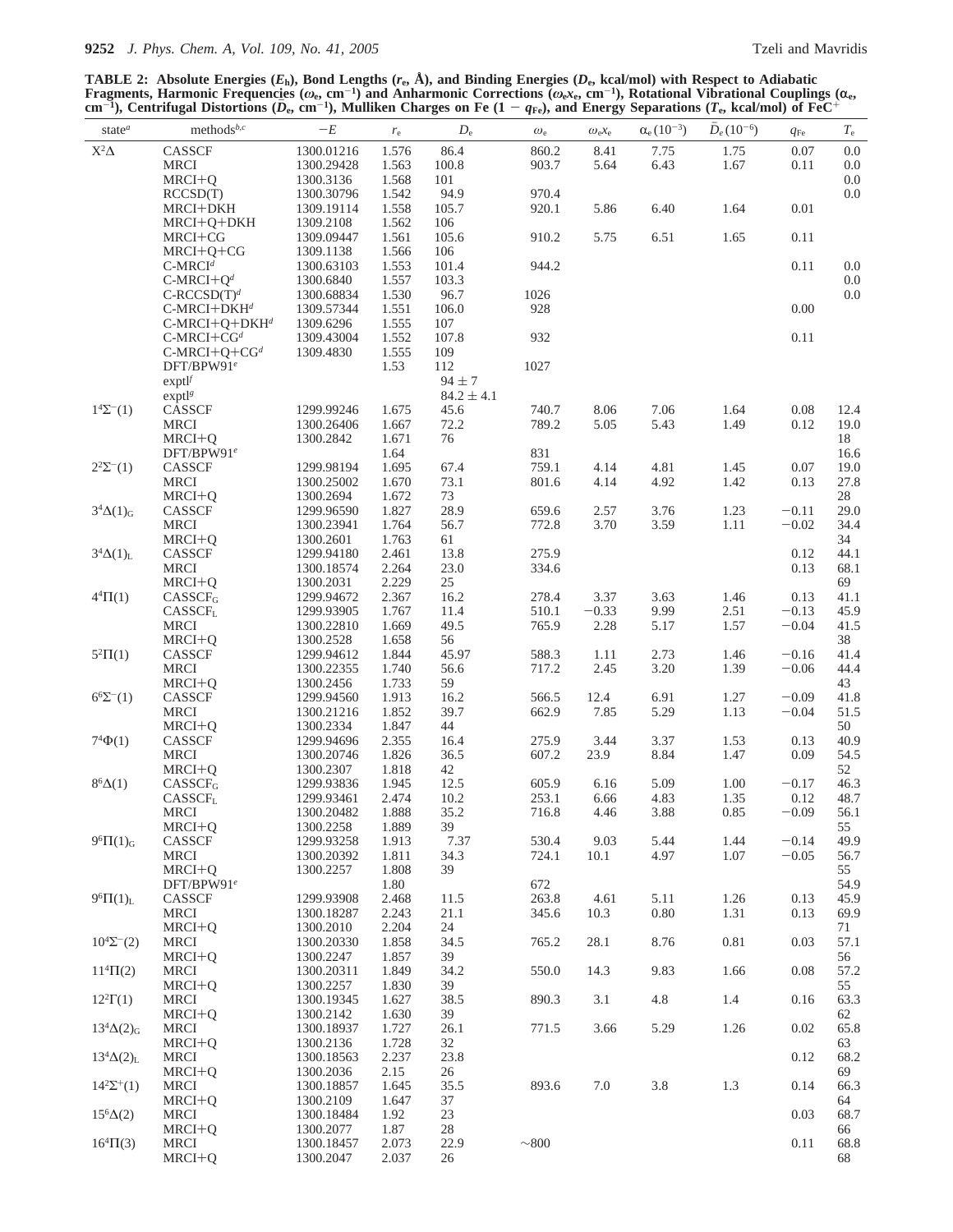**TABLE 2: Continued**

| state $a$                 | methods <sup>b,c</sup>  | $-E$                    | $r_{\rm e}$    | $D_{\rm e}$  | $\omega_{\rm e}$ | $\omega_{e}x_{e}$ | $\alpha_{e}(10^{-3})$ | $\bar{D}_e(10^{-6})$ | $q_{\rm Fe}$ | $T_{\rm e}$ |
|---------------------------|-------------------------|-------------------------|----------------|--------------|------------------|-------------------|-----------------------|----------------------|--------------|-------------|
| $17^4\Sigma^+(1)_{\rm G}$ | <b>MRCI</b>             | 1300.18453              | 2.274          | 22.4         | 304.3            | 8.59              | 15.4                  | 1.59                 | 0.12         | 68.9        |
|                           | $MRCI+Q$                | 1300.2026               | 2.235          | 25           |                  |                   |                       |                      |              | 70          |
| $17^4\Sigma^+(1)_L$       | <b>MRCI</b>             | 1300.17503              | 1.785          | 16.5         |                  |                   |                       |                      | $-0.03$      | 74.8        |
| $18^{8}\Pi(1)_{G}$        | MRCI+Q<br><b>MRCI</b>   | 1300.2015<br>1300.18306 | 1.787<br>1.992 | 24<br>21.2   | 578.2            | 6.79              | 4.85                  | 0.95                 | $-0.15$      | 70<br>69.8  |
|                           | MRCI+Q                  | 1300.2012               | 1.991          | 24.0         |                  |                   |                       |                      |              | 71          |
| $18^{8} \Pi(1)_{L}$       | <b>MRCI</b>             | 1300.15661              | 2.871          | 4.84         | 122.0            | 4.02              | 6.31                  | 2.39                 | 0.10         | 86.4        |
|                           | MRCI+Q                  | 1300.1714               | 2.848          | 5.26         |                  |                   |                       |                      |              | 89          |
| $19^{6}\Phi(1)$           | <b>MRCI</b>             | 1300.18280              | 2.244          | 21.0         | 344.1            | 3.95              | 2.99                  | 1.31                 | 0.13         | 70.0        |
|                           | $MRCI+Q$                | 1300.2009               | 2.206          | 24           |                  |                   |                       |                      |              | 71          |
| $20^6\Sigma^+(1)$         | <b>MRCI</b>             | 1300.18235              | 2.171          | 21.13        | 301.1            | 9.69              |                       |                      | 0.10         | 70.2        |
|                           | MRCI+Q                  | 1300.2019               | 2.160          | 24           |                  |                   |                       |                      |              | 70          |
| $21^6\Pi(2)$ G            | <b>MRCI</b>             | 1300.18199              | 2.117          | 21.0         |                  |                   |                       |                      | $-0.03$      | 70.5        |
|                           | $MRCI+Q$                | 1300.2031               | 2.119          | 25           |                  |                   |                       |                      |              | 69          |
| $21^{6} \Pi(2)_{L}$       | <b>MRCI</b>             | 1300.17368              | 2.323          | 15.8         |                  |                   |                       |                      | 0.12         | 75.7        |
|                           | MRCI+Q                  | 1300.1917               | 2.275          | 18           |                  |                   |                       |                      |              | 77          |
| $22^{4}\Gamma(1)$         | <b>MRCI</b>             | 1300.17994              | 1.775          | 20.2         | 820.7            | 7.24              | 2.10                  | 0.952                | $-0.04$      | 71.8        |
| $23^{2}\Phi(1)$           | $MRCI+Q$                | 1300.2071               | 1.780          | 28           |                  |                   |                       |                      |              | 67          |
|                           | <b>MRCI</b><br>$MRCI+Q$ | 1300.17738<br>1300.2005 | 1.815<br>1.821 | 29<br>30     | 594.2            | 11.5              | 6.61                  | 1.58                 | 0.18         | 73.4<br>71  |
| $24^2\Delta(2)$           | <b>MRCI</b>             | 1300.17664              | 1.696          | 28.0         | 821.3            | 6.1               | 3.4                   | 1.2                  | 0.13         | 73.8        |
|                           | $MRCI+Q$                | 1300.1988               | 1.702          | 29           |                  |                   |                       |                      |              | 72          |
| $25^8\Sigma^{-}(1)$       | <b>MRCI</b>             | 1300.17649              | 2.037          | 17.1         | 528.8            | 8.06              | 5.48                  | 0.997                | $-0.15$      | 73.9        |
|                           | MRCI+Q                  | 1300.1945               | 2.032          | 20           |                  |                   |                       |                      |              | 75          |
| $26^8\Delta(1)_{\rm G}$   | <b>MRCI</b>             | 1300.17568              | 2.023          | 16.9         | 575.9            | 9.63              | 5.76                  | 0.873                | $-0.13$      | 74.4        |
|                           | $MRCI+Q$                | 1300.1968               | 2.017          | 21           |                  |                   |                       |                      |              | 73          |
| $26^8\Delta(1)$ L         | <b>MRCI</b>             | 1300.15538              | 2.933          | 4.19         | 105.1            | 5.97              | 5.20                  | 2.86                 | 0.08         | 87.2        |
|                           | MRCI+Q                  | 1300.1703               | 2.877          | 4.6          |                  |                   |                       |                      |              | 90          |
| $27^{2} \Pi(2)$           | <b>MRCI</b>             | 1300.17476              | 1.820          | 27           | 528.8            | 1.79              | 1.08                  | 1.96                 | 0.17         | 75.0        |
|                           | MRCI+Q                  | 1300.1980               | 1.825          | 29           |                  |                   |                       |                      |              | 73          |
| $28^{6} \Pi(3)_{G}$       | <b>MRCI</b>             | 1300.17215              | 2.207          | 15.1         |                  |                   |                       |                      | 0.06         | 76.6        |
|                           | $MRCI+Q$                | 1300.1919               | 2.220          | 18           |                  |                   |                       |                      |              | 76          |
| $28^{6} \Pi(3)_{L}$       | <b>MRCI</b><br>$MRCI+Q$ | 1300.15866              | 1.833<br>1.835 | 6.68<br>13.4 |                  |                   |                       |                      | $-0.07$      | 85.1<br>81  |
| $29^{2}H(1)$              | <b>MRCI</b>             | 1300.1838<br>1300.16868 | 1.641          | 65.5         | 830.9            | 2.88              | 4.97                  | 1.48                 | 0.00         | 78.8        |
|                           | $MRCI+Q$                | 1300.1918               | 1.638          | 68           |                  |                   |                       |                      |              | 76          |
| $30^{2} \Pi(3)$           | <b>MRCI</b>             | 1300.16800              | 1.707          | 23           | 1054.1           | 23.6              | 7.08                  | 7.21                 | 0.06         | 79.2        |
|                           | $MRCI+Q$                | 1300.1928               | 1.709          | 25           |                  |                   |                       |                      |              | 76          |
| $31^2\Phi(2)$             | <b>MRCI</b>             | 1300.16381              | 1.655          | $20\,$       | 807.9            | 5.22              | 3.22                  | 1.49                 | 0.01         | 81.9        |
|                           | MRCI+Q                  | 1300.1874               | 1.653          | 22           |                  |                   |                       |                      |              | 79          |
| $32^6\Gamma(1)$           | <b>MRCI</b>             | 1300.16181              | 1.901          | 17.7         | 677.3            | 2.50              | 2.26                  | 0.918                | 0.02         | 83.1        |
|                           | MRCI+Q                  | 1300.1881               | 1.911          | 22           |                  |                   |                       |                      |              | 79          |
| $33^{6}\Sigma^{+}(2)$     | <b>MRCI</b>             | 1300.15706              | 1.971          | 14.7         | 681.6            | 12.9              | 2.23                  | 0.738                | 0.05         | 86.1        |
|                           | $MRCI+Q$                | 1300.1830               | 1.979          | 19           |                  |                   |                       |                      |              | 82          |
| $34^{8}\Phi(1)$           | <b>MRCI</b>             | 1300.15652              | 2.875          | 4.82         | 121.6            | 2.99              | 6.10                  | 2.38                 | 0.10         | 86.4        |
|                           | MRCI+Q                  | 1300.1712               | 2.852          | 5.2          |                  |                   |                       |                      |              | 89          |
| $35^{8} \Pi(2)_{G}$       | <b>MRCI</b>             | 1300.15592              | 2.647          | 4.60         | 482              |                   |                       |                      | 0.14         | 86.8        |
|                           | MRCI+Q<br><b>MRCI</b>   | 1300.1711<br>1300.15435 | 2.680<br>3.089 | 5.1<br>3.61  | 96.1             |                   | 4.85                  | 2.47                 | 0.07         | 89<br>87.8  |
| $35^{8} \Pi(2)_{L}$       | $MRCI+Q$                | 1300.1693               | 3.039          | 3.9          |                  | 1.82              |                       |                      |              | 91          |
| $36^8\Sigma^+(1)$         | <b>MRCI</b>             | 1300.15503              | 2.987          | 3.97         | 104.0            | 1.93              | 5.43                  | 2.59                 | 0.08         | 87.4        |
|                           | $MRCI+Q$                | 1300.1699               | 2.946          | 4.4          |                  |                   |                       |                      |              | 90          |
| $378\Delta(2)$            | <b>MRCI</b>             | 1300.15381              | 2.630          | 3.38         | 435              |                   |                       |                      | 0.09         | 88.1        |
|                           | MRCI+Q                  | 1300.1699               | 2.668          | 4.5          |                  |                   |                       |                      |              | 90          |
| $38^{8} \Pi(3)$           | <b>MRCI</b>             | 1300.15348              | 2.782          | 2.63         | 419              | 50                |                       |                      | 0.06         | 88.4        |
|                           | MRCI+O                  | 1300.1686               | 2.780          | 3.6          |                  |                   |                       |                      |              | 91          |
| $396\Delta(3)$            | <b>MRCI</b>             | 1300.15103              | 2.020          | 10.9         | 761.3            | 1.84              | 0.734                 | 0.505                | 0.10         | 89.9        |
|                           | MRCI+Q                  | 1300.1760               | 2.022          | 15           |                  |                   |                       |                      |              | 86          |
|                           |                         |                         |                |              |                  |                   |                       |                      |              |             |

*<sup>a</sup>* Numbers in parentheses refer to the ordering of states within the same symmetry manifold; G and L subscripts refer to global and local minima. *b* Internally contracted MRCI.  $c + Q$ , +DKH, and +CG refer to the multireference Davidson correction and scalar relativistic corrections via the Douglas-Kroll-Hess and Cowan-Griffin approaches, respectively. <sup>*d*</sup> The semicore 3s<sup>2</sup>3p<sup>6</sup> of Fe<sup>+</sup> is included in the CI procedure. *<sup>e</sup>* Reference 8.  $f$  Reference 5,  $D_0$  value.  $g$  Reference 6,  $D_0$  value.

Finally, for the ionization potential of the FeC molecule, we obtain 6.81 (7.10) [7.38] eV at the C-MRCI (C-MRCI+Q) [C-RCCSD(T)] levels of theory, as compared with the experimental value of 7.74  $\pm$  0.09 eV.<sup>16</sup>

 $2^{2}\Sigma^{-}(1)$ . This is the second excited state of FeC<sup>+</sup>, located 27.8 (28) kcal/mol above the  $X^2\Delta$  state at the MRCI (MRCI+Q) level. It is a truly multireference state, as can been seen from the most important CASSCF equilibrium CFs:

$$
|2^{2}\Sigma^{-}\rangle_{A_{2}} \sim |1\sigma^{2}2\sigma^{2}3\sigma^{1}1\pi_{x}^{2}1\pi_{y}^{2}[0.67(1\bar{\delta}_{+}^{1}1\delta_{-}^{1}) + 0.39
$$
  
\n
$$
(1\delta_{+}^{1}1\bar{\delta}_{-}^{1})]\rangle + |1\sigma^{2}2\sigma^{2}3\sigma^{1}[0.20(1\bar{\pi}_{x}^{1}2\bar{\pi}_{x}^{1}1\pi_{y}^{2} + 1\pi_{x}^{2}1\bar{\pi}_{y}^{1}2\bar{\pi}_{y}^{1})1\delta_{+}^{1}1\delta_{-}^{1} - 0.19(1\pi_{x}^{2}1\pi_{y}^{1}2\pi_{y}^{1} + 1\pi_{x}^{1}2\pi_{x}^{1}1\pi_{y}^{2})1\bar{\delta}_{+}^{1}1\bar{\delta}_{-}^{1} - 0.18(1\pi_{x}^{2}2\pi_{y}^{2} + 2\pi_{x}^{2}1\pi_{y}^{2})1\bar{\delta}_{+}^{1}1\delta_{-}^{1})\rangle
$$

At infinity, it correlates to  $|^4$ F;  $M = \pm 1\rangle_{Fe} \times |^3P$ ;  $M = \mp 1\rangle_{C}$ , maintaining this character up to equilibrium. Despite its mulmaintaining this character up to equilibrium. Despite its mul-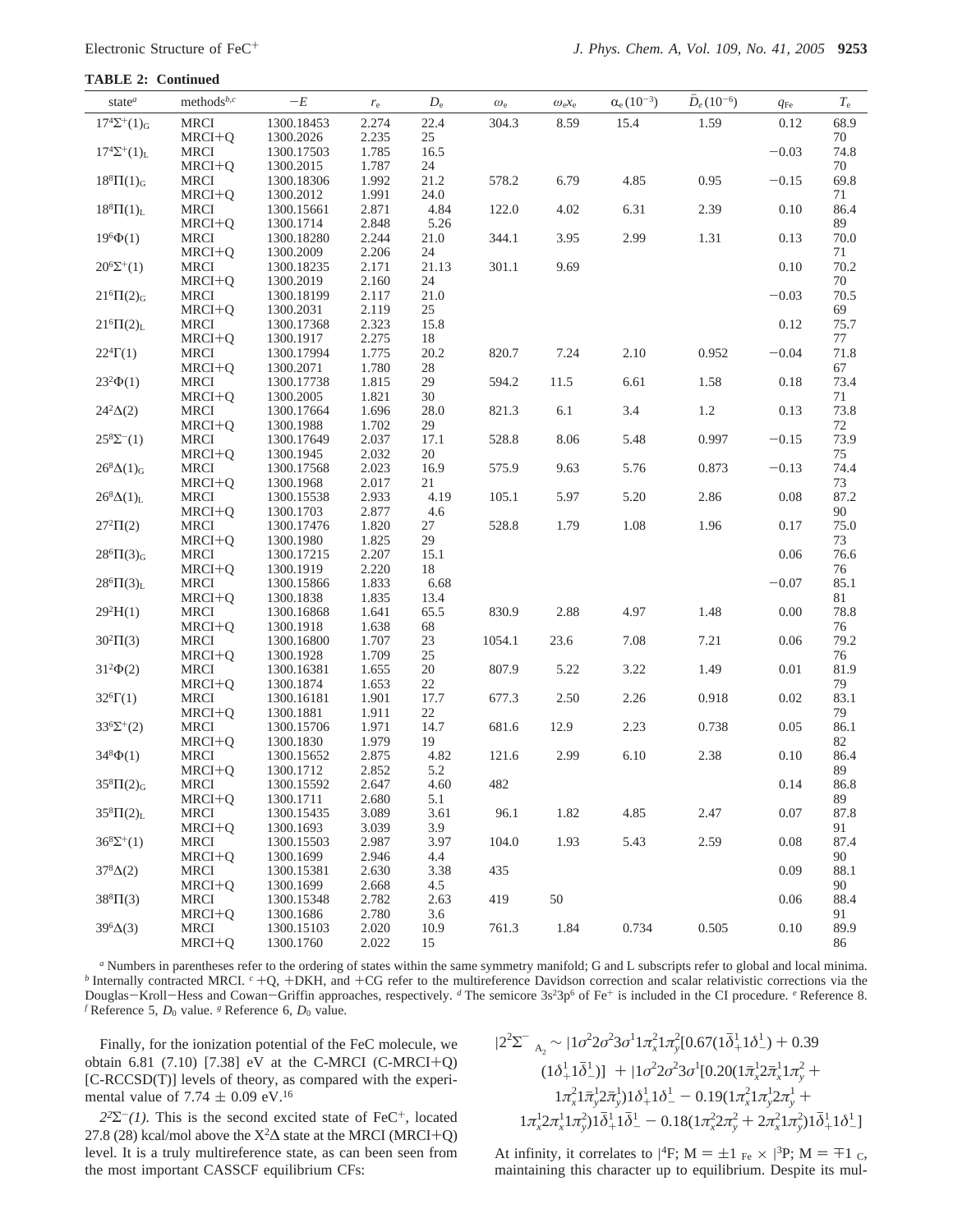

**Figure 3.** MRCI PECs of the doublet states of the FeC<sup>+</sup> cation.

tireference description, we can attempt a graphical representation of the bonding:



The following CASSCF atomic populations indicate a charge migration from Fe<sup>+</sup> to C via the  $\pi$  system and from C to Fe<sup>+</sup> through the  $\sigma$  system, in agreement with the qualitative picture above.

$$
4s^{0.66}4p_z^{0.07}3d_{z^2}^{1.69}3d_{xz}^{1.29}4p_x^{0.03}3d_{yz}^{1.29}4p_y^{0.03}3d_{x^2-y^2}^{1.00}3d_{xy}^{1.00}/\\2s^{1.71}2p_z^{0.83}2p_x^{0.64}2p_y^{0.64}
$$

 $D_e = 73.1$  kcal/mol and  $r_e = 1.670$  Å at the MRCI level, reflecting the loss of a  $\frac{1}{2}\sigma$  bond relative to the X<sup>2</sup> $\Delta$  state; see Figure 3 for the PEC of this state.

 $5^{2}\Pi(1)$ . This state correlates to Fe<sup>+</sup>(<sup>4</sup>F; M = ±2) + C(<sup>3</sup>P;  $M = \pm 1$ ), but near 4.5 bohr an avoided crossing with the  $27<sup>2</sup>\Pi$ -(2) state changes its equilibrium character to Fe<sup>+</sup>(<sup>4</sup>F; M =  $\pm$ 1) + C(<sup>3</sup>P; M = 0). As in the  $2^{2}\Sigma^{-}(1)$  case, the CASSCF equilibrium vector spreads thin among many CFs, a sample of which up to  $\Sigma_i |C_i|^2 \cong 0.6$  is given below.

$$
|5^{2}\Pi(1)\rangle_{B_{1}} \sim |1\sigma^{2}2\sigma^{2}1\delta_{+}^{1}[0.50(1\pi_{x}^{2}1\pi_{y}^{2}2\bar{\pi}_{y}^{1}1\delta_{-}^{1}) -
$$
  
\n
$$
0.32(1\pi_{x}^{1}2\bar{\pi}_{x}^{1}1\pi_{y}^{2}2\bar{\pi}_{y}^{1}1\delta_{-}^{1}) - 0.29(1\pi_{x}^{2}1\pi_{y}^{2}2\pi_{y}^{1}1\bar{\delta}_{-}^{1})]\rangle +
$$
  
\n
$$
|[0.23(1\sigma^{2}3\sigma^{2}1\delta_{+}^{1}1\delta_{-}^{1}) - 0.20(1\sigma^{2}2\sigma^{1}3\sigma^{1}1\delta_{+}^{1}1\bar{\delta}_{-}^{1}) -
$$
  
\n
$$
0.19(1\sigma^{2}2\sigma^{1}3\sigma^{1}1\bar{\delta}_{+}^{1}1\delta_{-}^{1})](1\pi_{x}^{2}1\pi_{y}^{2}2\bar{\pi}_{y}^{1})\rangle
$$

Taking into consideration the configurations as well the CASSCF Mulliken atomic distributions (Fe $^+/C$ ),

$$
4s^{0.31}4p_z^{0.12}3d_{z^2}^{1.13}3d_{xz}^{1.20}4p_x^{0.03}3d_{yz}^{1.99}4p_y^{0.04}3d_{x^2-y^2}^{1.01}3d_{xy}^{1.01}/\\2s^{1.62}2p_z^{0.81}2p_x^{0.77}2p_y^{0.95}
$$

the bonding can be grasped qualitatively by the icon featuring a 0.4 e<sup>-</sup> donation from Fe<sup>+</sup>(4s4p<sub>z</sub>3d<sub>z</sub><sup>2</sup>)<sup>2.0</sup> to the empty 2p<sub>σ</sub> C orbital and a back-transfer of about  $0.25$  e<sup>-</sup> to the Fe<sup>+</sup> species through the  $\pi$  system. At the MRCI (MRCI+Q) levels,  $D_e$  = 56.6 (59) kcal/mol and  $r_e = 1.740$  (1.733) Å, respectively; see Table 2.

$$
\sum_{\mathbf{F} \in {}^{+}(F; M^{= \pm 1})} \overbrace{C_{1}^{3d_{2}}C_{2}^{3d_{1}}}^{3d_{2}} + \sum_{\mathbf{F} \in {}^{+}(F; M^{= \pm 1})} \overbrace{C_{2}^{3d_{1}}C_{2}^{3d_{2}}C_{3}^{3d_{2}}}}^{4} = \mathbf{F} \in {}^{+}(F; M^{= \pm 1})
$$

 $12^{2}\Gamma(1)$ . This state correlates to Fe<sup>+</sup>(<sup>4</sup>F; M =  $\pm$ 3) + C(<sup>3</sup>P;  $M = \pm 1$ , carrying this character down to the equilibrium bond distance. The dominant equilibrium CASSCF CFs, considering both spatial symmetries  $(A_1 + A_2)$  and the atomic populations, are

$$
\begin{aligned} |12^2\Gamma(1)\rangle_{A_1+A_2} &\sim 1/\sqrt{2}|1\sigma^22\sigma^23\sigma^11\pi_x^21\pi_y^2[0.62(1\delta_+^2 +\\ &1\delta_-^2) + 0.76(1\delta_+^11\bar{\delta}_-^1) + 0.44(1\bar{\delta}_+^11\delta_-^1)]\rangle \\ 4s^{0.58}4p_z^{0.08}3d_{z^2}^{1.64}3d_{xz}^{1.38}4p_x^{0.02}3d_{yz}^{1.38}4p_y^{0.02}3d_{x^2-y^2}^{1.01}3d_{xy}^{1.01}/\\ &2s^{1.75}2p_z^{0.91}2p_x^{0.59}2p_y^{0.59}\end{aligned}
$$

About 0.35  $e^-$  are donated from the C  $2p_\sigma$  orbital to the empty 4s orbital of Fe<sup>+</sup>, resulting in a  $\frac{1}{2}\sigma$  bond, with a concomitant transfer of 0.20 e<sup>-</sup> from Fe<sup>+</sup> to C via the  $\pi$  skeleton. The bonding can be described graphically by the vbL icons below suggesting 2  $\pi$  and  $\frac{1}{2}$   $\sigma$  bonds.



The MRCI (MRCI+Q) interaction energy  $(D_e)$  and bond length  $(r_e)$  are 38.5 (39) kcal/mol and 1.627 (1.630), respectively. This state of FeC<sup>+</sup> is completely analogous to the  $34<sup>3</sup>\Gamma(1)$  state of (neutral) FeC; the latter state has a  $MRCI<sup>2,17</sup>$  binding energy and bond length of 28 kcal/mol and 1.79 Å but with 1  $\sigma$  and  $\frac{1}{2}$  $\pi$  bond character.<sup>2</sup>

 $29<sup>2</sup>H(1)$ . This state correlates adiabatically to Fe<sup>+</sup>(d<sup>7</sup>, <sup>2</sup>G; M  $= \pm 4$ ), the fourth excited state of Fe<sup>+</sup> + C(<sup>3</sup>P; M =  $\pm 1$ ). However, an avoided crossing with a higher  ${}^{2}H(2)$  state stemming from the  $a^2H$  atomic state of  $Fe^+$  imparts its character to the in situ equilibrium atoms, Fe<sup>+</sup>(d<sup>7</sup>, <sup>2</sup>H; M =  $\pm$ 5; sixth excited state of Fe<sup>+</sup>) + C(<sup>3</sup>P; M = 0). The leading CASSCF CFs and Mulliken atomic distributions  $(Fe<sup>+/C</sup>)$ 

$$
\begin{aligned}[t] 29^2 H(1) \rangle_{B_1} &\sim |1\sigma^2 2\sigma^2 1\delta_+^1 1\pi_x^2 1\pi_y^2 [0.52(2\pi_y^1 1\bar{\delta}_-^1) +\\ &\quad 0.30(2\bar{\pi}_y^1 1\delta_-^1)] \rangle - 0.43 |1\sigma^2 2\sigma^2 1\pi_x^2 2\pi_x^1 1\pi_y^2 (1\delta_+^2 - 1\delta_-^2) \rangle \\ 4s^{0.19} 4p_z^{0.11} 3d_{z^2}^{1.33} 3d_{xz}^{1.61} 4p_x^{0.04} 3d_{yz}^{1.61} 4p_y^{0.04} 3d_{x^2-y^2}^{1.00} 3d_{xy}^{1.00} /\\ &\quad 2s^{1.69} 2p_z^{0.65} 2p_x^{0.84} 2p_y^{0.84} \end{aligned}
$$

are pointing to a  $\sigma^2 \pi^2$  bonding scheme. The  $2p_\sigma C$  orbital accepts  $0.34$  e<sup>-</sup> from the  $(4s4p_z3d_z^2)^{2.0}$  Fe<sup>+</sup> hybrid, while an equal charge transfer is observed from C to Fe<sup>+</sup> along the  $\pi$  system. The bonding can be visualized by the following vbL abstractions.

The MRCI (MRCI+Q) adiabatic dissociation energies, *<sup>D</sup>*e, are 65.5 (68) kcal/mol at  $r_e = 1.641$  (1.638) Å, but the intrinsic bond strengths, i.e., with respect to  $Fe^+(^2H) + C(^3P)$ , amount to 65.5 (68) +  $\Delta E(^{2}H \leftarrow {}^{2}G) = 78.3$  (81) kcal/mol. The 29<sup>2</sup>H(1)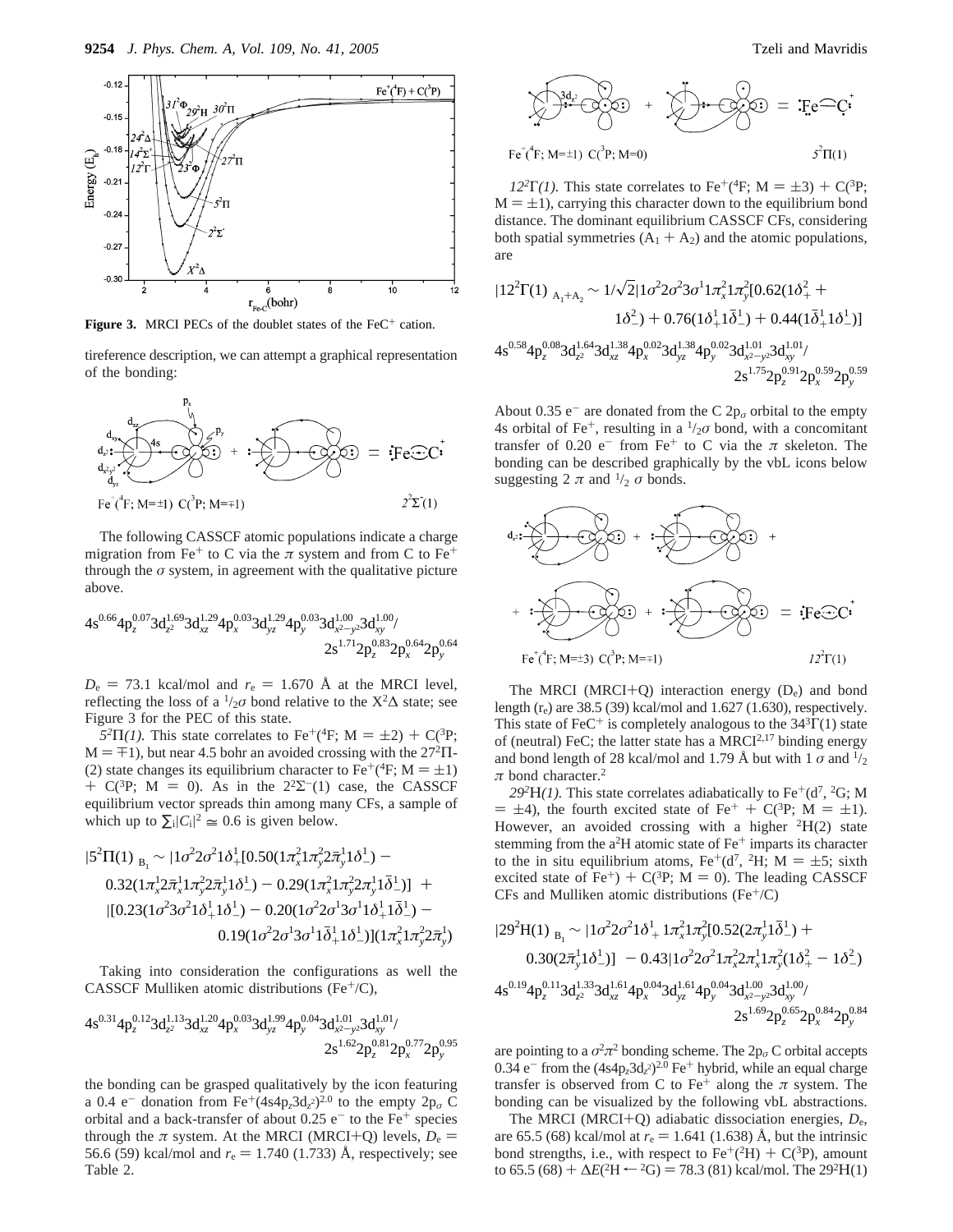

state is analogous to the  $35^1H(1)$  state of the neutral FeC[Fe- $(4s<sup>2</sup>3d<sup>6</sup>, <sup>3</sup>H; M = ±5) + C(^{3}P; M = 0)$ ], with *D*<sub>e</sub> and *r*<sub>e</sub> MRCI values of 65 kcal/mol and 1.675 Å, respectively;<sup>2,17</sup> see Figure 1.

**B. Quartets.** All 10 quartets, but the 22<sup>4</sup>Γ(1), trace their lineage to the ground-state atoms,  $Fe^{+}(^6D) + C(^3P)$ ; see Figure 4.

 $1<sup>4</sup>\Sigma^{-}(1)$ . This is the lowest of the quartets and the first excited  $(a<sup>4</sup>\Sigma^-)$  state of FeC<sup>+</sup>, located 19.0 (18) kcal/mol above the X<sup>2</sup> $\Delta$ state at the MRCI (MRCI+Q) level of theory, tracing its ancestry to Fe<sup>+</sup>(<sup>6</sup>D; M =  $\pm$ 1) + C(<sup>3</sup>P; M =  $\mp$ 1). Its main CASSCF equilibrium configuration  $|1^4\Sigma^{-}\rangle \approx 0.82|1\sigma^2 2\sigma^2 3\sigma^1$  $1\pi_x^2 1\pi_y^2 1\delta_{+}^1 1\delta_{-}^1$  and Mulliken atomic populations are

$$
4s^{0.74}4p_z^{0.07}3d_{z^2}^{1.43}3d_{xz}^{1.40}4p_x^{0.02}3d_{yz}^{1.40}4p_y^{0.02}3d_{x^2-y^2}^{1.00}3d_{xy}^{1.00}/\\2s^{1.83}2p_z^{0.90}2p_x^{0.57}2p_y^{0.57}
$$

Through the  $\pi$  skeleton, the C atom gains about 0.14 e<sup>-</sup>, but 0.27  $e^-$  migrate from the 2 $p_z$  singly occupied orbital of C to a  $\sim$ (4s3d<sub>z</sub><sup>2</sup>2p<sub>*z*</sub>)</sub> hybrid on Fe<sup>+</sup>. The resulting triple-bonded molecule is clearly represented by the diagram:



The MRCI (MRCI+Q) *<sup>D</sup>*<sup>e</sup> and *<sup>r</sup>*<sup>e</sup> values are 72.2 (76) kcal/ mol and 1.667 (1.671) Å, respectively, 28.6 (25) kcal/mol smaller and 0.104 (0.103) Å larger than the  $D_e$  and  $r_e$  values of the similarly bonded  $X^2\Delta$  state. At the DFT level, Gutsev and Bauschlicher<sup>8</sup> reported  $r_e = 1.64$  Å,  $\omega_e = 831$  cm<sup>-1</sup>, and  $T_e(1^4\Sigma^- \leftarrow X^2\Delta) = 16.6$  kcal/mol, in relatively good agreement with our MRCI results.

 $3<sup>4</sup>\Delta(1)$ . This state is located 15.4 kcal/mol above the  $1<sup>4</sup>\Sigma$ <sup>-</sup>(1), correlating to  $[{}^6D; M = \pm 1\rangle_{Fe} \times [{}^3P; M = \pm 1\rangle_C$ . However, the result of an avoided crossing at 4.2 bobr (Figure 4) with the result of an avoided crossing at 4.2 bohr (Figure 4) with the  $13<sup>4</sup>\Delta(2)$  state changes the in situ character of the metal atom to Fe<sup>+</sup>(<sup>4</sup>F; M =  $\mp$ 3 or  $\pm$ 1). The following are the first five main configurations with  $\sum_i |C_i|^2 \simeq 0.7$ , showing its intense multi-<br>reference character reference character.

$$
|3^4\Delta(1)\rangle_{A_1} \sim |\{(1\sigma^2 2\sigma^1 3\sigma^1)[0.57(1\pi_x^2 1\pi_y^2) - 0.21(1\pi_x^2 2\pi_y^2 + 2\pi_x^2 1\pi_y^2)] - 0.36(1\sigma^2 2\sigma^2)(1\pi_x^1 2\pi_x^1 1\pi_y^2 + 1\pi_x^2 1\pi_y^1 2\pi_y^1)\}1\delta_+^1 1\delta_-^2
$$

The CASSCF Mulliken atomic populations

$$
4s^{0.34}4p_z^{0.11}3d_{z^2}^{1.09}3d_{xz}^{1.15}4p_x^{0.03}3d_{yz}^{1.15}4p_y^{0.03}3d_{x^2-y^2}^{1.00}3d_{xy}^{2.00}/\\2s^{1.63}2p_z^{0.82}2p_x^{0.82}2p_y^{0.82}
$$

in conjunction with the symmetry of the atoms at equilibrium,



Figure 4. MRCI PECs of the quartet states of the FeC<sup>+</sup> cation.

suggest 2  $\pi$  and  $\frac{1}{2}$   $\sigma$  bonds and a total transfer of 0.1 e<sup>-</sup> from  $Fe<sup>+</sup>$  to C. Graphically,



With respect to the adiabatic fragments, the MRCI (MRCI+Q) *D*<sup>e</sup> and *r*<sup>e</sup> values are 56.7 (61) kcal/mol and 1.764 (1.763) Å, whereas diabatically,  $D_e = 66.4$  (68) kcal/mol.

 $13<sup>4</sup>\Delta(2)$ . This state, Figure 4, correlates to Fe<sup>+</sup>(<sup>6</sup>D; M =  $\pm 2$ )  $+ C^{3}P$ , M = 0). It features three avoided crossings, one with the  ${}^{4}\Delta(3)$  state (which has not been calculated) correlating to Fe<sup>+</sup>(<sup>4</sup>F; M =  $\pm$ 3 or  $\pm$ 1) + C(<sup>3</sup>P, M =  $\pm$ 1) around 4.4 bohr, the second at 4.2 bohr with the  $3<sup>4</sup>\Delta(1)$  state (vide supra) thus acquiring the character Fe<sup>+</sup>(<sup>6</sup>D; M =  $\pm$ 1) + C(<sup>3</sup>P, M =  $\pm$ 1), and finally, the third one occurring at 3.7 bohr with the  ${}^{4}\Delta(3)$ state, again having the character Fe<sup>+</sup>(<sup>4</sup>F; M =  $\mp$ 3 or  $\pm$ 1) +  $C(^{3}P, M = \pm 1)$ . The two minima, global (G) and local (L) at 1.727 and 2.237 Å, respectively, are connected through a barrier of 9.0 kcal/mol with respect to the G minimum.

 $4<sup>4</sup>\Pi(1)$ . The asymptotic fragments of  $4<sup>4</sup>\Pi(1)$  are Fe<sup>+</sup>(<sup>6</sup>D; M  $= \pm 2$ ) + C(<sup>3</sup>P; M =  $\mp$ 1). Because of an avoided crossing around 3.75 bohr with the  $11<sup>4</sup>\Pi(2)$  state, which has already suffered an avoided crossing with the  $16<sup>4</sup>\Pi(3)$  state, the in situ atoms carry the memory of the  $16<sup>4</sup>\Pi(3)$  state, i.e., Fe<sup>+</sup>(<sup>4</sup>F; M  $= \pm 1$ ) + C(<sup>3</sup>P; M = 0), Figure 4. However, it should be observed that the character of the  $16<sup>4</sup> \Pi(3)$  state is the result of an avoided crossing with a (not calculated)  ${}^{4}\Pi(4)$  state correlating, of course, to Fe<sup>+</sup>(<sup>4</sup>F; M =  $\pm$ 1) + C(<sup>3</sup>P; M = 0). The leading MRCI CFs in conjunction with the Mulliken densities

$$
\begin{aligned} |4^4\Pi(1)\rangle_{B_1+B_2} &\sim 0.77/\sqrt{2}|1\sigma^22\sigma^2(1\pi_x^21\pi_y^22\pi_y^1+\\ &\hspace{1.5cm}1\pi_x^22\pi_x^11\pi_y^2)1\delta_+^11\delta_-^1\rangle\\ &\hspace{1.5cm}4s^{0.22}4p_z^{0.07}3d_{z^2}^{1.31}3d_{xz}^{1.40}4p_x^{0.02}3d_{yz}^{1.78}4p_y^{0.08}3d_{x^2-y^2}^{1.01}3d_{xy}^{1.01}/\\ &\hspace{1.5cm}2s^{1.68}2p_z^{0.66}2p_x^{0.55}2p_y^{1.07}\end{aligned}
$$

point to a  $\sigma^2 \pi^2$  bonding scheme, shown graphically below. The bonding is the result of a  $0.3 e^-$  transfer from Fe<sup>+</sup> to C via the  $\sigma$  frame and from C to Fe<sup>+</sup> through the  $\pi$  system. With MRCI  $D_e$  and  $r_e$  values of 49.5 kcal/mol and 1.669 Å and with analogous types of avoided crossings, the  $4<sup>4</sup>\Pi(1)$  state is closely related to the  $3<sup>5</sup>\Pi(1)$  state of FeC ( $D_e = 57$  kcal/mol,  $r_e = 1.68$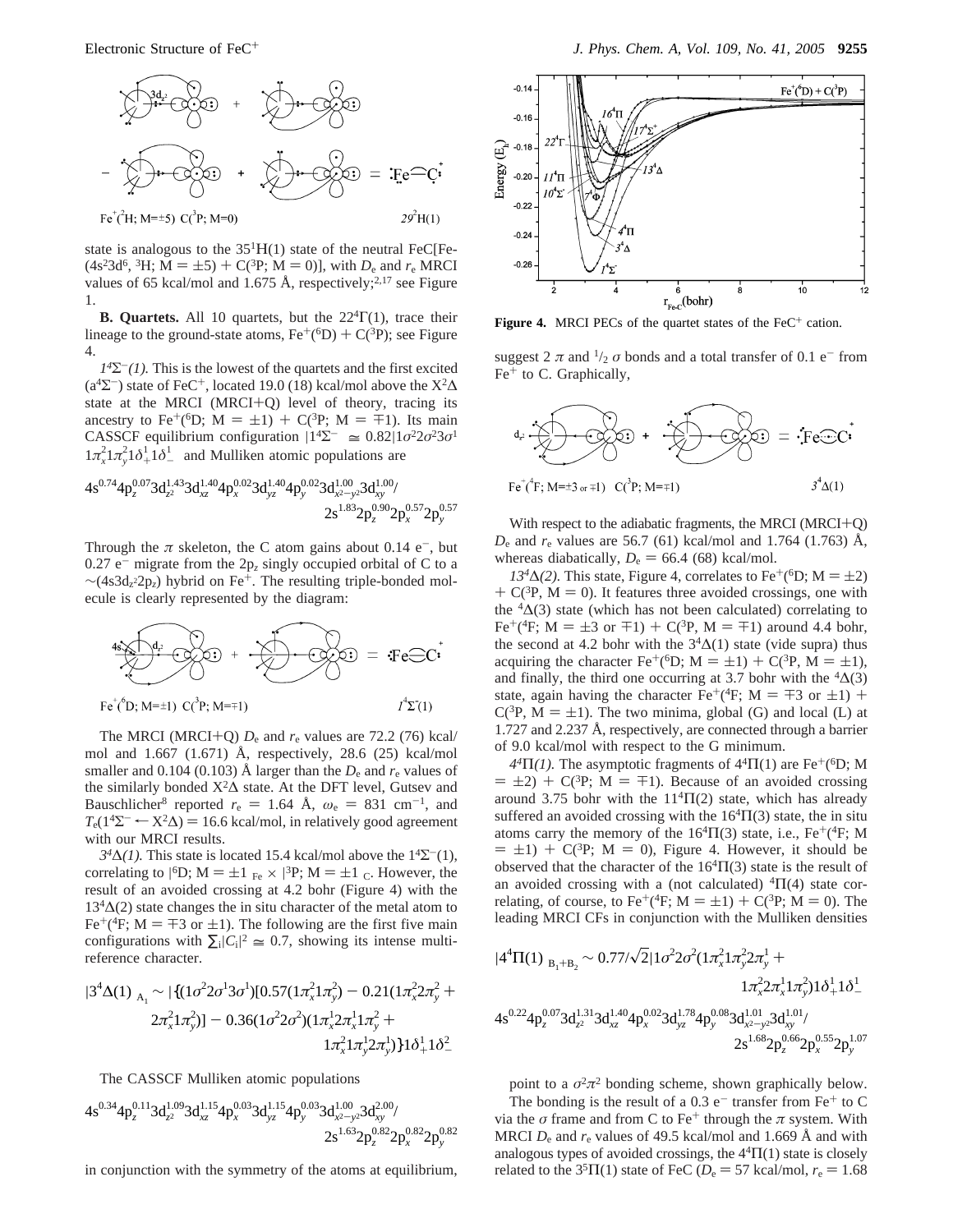$$
\sum_{\mathbf{F}\in {}^4(F;\;M=\pm 1)} \sum_{\mathbf{C}(\cdot^3\mathbf{F};\;M=0)} + \sum_{\mathbf{F}\in {}^4(F;\;M=\pm 1)} \sum_{\mathbf{C}(\cdot^3\mathbf{F};\;M=0)} + \sum_{\mathbf{F}\in {}^4(F;\;M=\pm 1)} \sum_{\mathbf{C}(\cdot^3\mathbf{F};\;M=\pm 1)} \sum_{\mathbf{F}(\cdot^3\mathbf{F};\;M=\pm 1)} \sum_{\mathbf{F}(\cdot^3\mathbf{F};\;M=\pm 1)} \sum_{\mathbf{F}(\cdot^3\mathbf{F};\;M=\pm 1)} \sum_{\mathbf{F}(\cdot^3\mathbf{F};\;M=\pm 1)} \sum_{\mathbf{F}(\cdot^3\mathbf{F};\;M=\pm 1)} \sum_{\mathbf{F}(\cdot^3\mathbf{F};\;M=\pm 1)} \sum_{\mathbf{F}(\cdot^3\mathbf{F};\;M=\pm 1)} \sum_{\mathbf{F}(\cdot^3\mathbf{F};\;M=\pm 1)} \sum_{\mathbf{F}(\cdot^3\mathbf{F};\;M=\pm 1)} \sum_{\mathbf{F}(\cdot^3\mathbf{F};\;M=\pm 1)} \sum_{\mathbf{F}(\cdot^3\mathbf{F};\;M=\pm 1)} \sum_{\mathbf{F}(\cdot^3\mathbf{F};\;M=\pm 1)} \sum_{\mathbf{F}(\cdot^3\mathbf{F};\;M=\pm 1)} \sum_{\mathbf{F}(\cdot^3\mathbf{F};\;M=\pm 1)} \sum_{\mathbf{F}(\cdot^3\mathbf{F};\;M=\pm 1)} \sum_{\mathbf{F}(\cdot^3\mathbf{F};\;M=\pm 1)} \sum_{\mathbf{F}(\cdot^3\mathbf{F};\;M=\pm 1)} \sum_{\mathbf{F}(\cdot^3\mathbf{F};\;M=\pm 1)} \sum_{\mathbf{F}(\cdot^3\mathbf{F};\;M=\pm 1)} \sum_{\mathbf{F}(\cdot^3\mathbf{F};\;M=\pm 1)} \sum_{\mathbf{F}(\cdot^3\mathbf{F};\;M=\pm 1)} \sum_{\mathbf{F}(\cdot^3\mathbf{F};\;M=\pm 1)} \sum_{\mathbf{F}(\cdot^3\mathbf{F};\;
$$

Å).<sup>2,17</sup> The latter state is obtained by attaching an electron to the empty 4s Fe orbital of the  $4<sup>4</sup>\Pi(1)$  state coupled into a quintet.

 $11<sup>4</sup>$ Π(2) and  $16<sup>4</sup>$ Π(3). These states, shown in Figure 4, are similar to the  $17<sup>5</sup>\Pi(2)$  and  $24<sup>5</sup>\Pi(3)$  states of neutral FeC, respectively, but with different in situ character,  $Fe^{+}(^6D)$ ; M =  $\pm 2$ , 0) + C(<sup>3</sup>P; M =  $\mp 1$ ).<sup>2</sup>

*74*Φ *(1).* Two of the most important MRCI equilibrium configurations of  $74\Phi$  (B<sub>1</sub> symmetry) are

$$
|1\sigma^2 2\sigma^2 3\sigma^1 [(0.55)1\pi_x^2 1\pi_y^1 1\delta_+^2 1\delta_-^1 + (0.52)1\pi_x^1 1\pi_y^2 1\delta_+^1 1\delta_-^2]
$$

Asymptotically, this state correlates to Fe<sup>+</sup>( ${}^6D$ ; M =  $\pm 2$ ) +  $C(^{3}P; M = \pm 1)$  and maintains this character up to  $r_e = 1.826$ Å. The equilibrium MRCI populations

$$
4s^{0.55}4p_z^{0.07}3d_{z^2}^{1.29}3d_{xz}^{1.08}4p_x^{0.02}3d_{yz}^{1.06}4p_y^{0.02}3d_{x^2-y^2}^{1.52}3d_{xy}^{1.46}/\_2s^{1.83}2p_z^{1.13}2p_x^{0.46}2p_y^{0.43}
$$

imply the following bonding diagram, indicating a  $\frac{3}{2} \pi$  and 1 *σ* bonding structure.

$$
+ \sum_{\mathbf{F} \in \mathcal{F}^*(\mathbf{D}; \, \mathbf{M} = \pm 2)}^{\mathbf{A} \times \mathbf{A} \times \mathbf{A} \times \mathbf{B}} + \sum_{\mathbf{F} \in \mathcal{F}^*(\mathbf{D}; \, \mathbf{M} = \pm 2)}^{\mathbf{A} \times \mathbf{A} \times \mathbf{B}} = \cdot \mathbf{F} \mathbf{e} \mathbf{e} \mathbf{e} \mathbf{e} \mathbf{e} \mathbf{e} \mathbf{e} \mathbf{e} \mathbf{e} \mathbf{e} \mathbf{e} \mathbf{e} \mathbf{e} \mathbf{e} \mathbf{e} \mathbf{e} \mathbf{e} \mathbf{e} \mathbf{e} \mathbf{e} \mathbf{e} \mathbf{e} \mathbf{e} \mathbf{e} \mathbf{e} \mathbf{e} \mathbf{e} \mathbf{e} \mathbf{e} \mathbf{e} \mathbf{e} \mathbf{e} \mathbf{e} \mathbf{e} \mathbf{e} \mathbf{e} \mathbf{e} \mathbf{e} \mathbf{e} \mathbf{e} \mathbf{e} \mathbf{e} \mathbf{e} \mathbf{e} \mathbf{e} \mathbf{e} \mathbf{e} \mathbf{e} \mathbf{e} \mathbf{e} \mathbf{e} \mathbf{e} \mathbf{e} \mathbf{e} \mathbf{e} \mathbf{e} \mathbf{e} \mathbf{e} \mathbf{e} \mathbf{e} \mathbf{e} \mathbf{e} \mathbf{e} \mathbf{e} \mathbf{e} \mathbf{e} \mathbf{e} \mathbf{e} \mathbf{e} \mathbf{e} \mathbf{e} \mathbf{e} \mathbf{e} \mathbf{e} \mathbf{e} \mathbf{e} \mathbf{e} \mathbf{e} \mathbf{e} \mathbf{e} \mathbf{e} \mathbf{e} \mathbf{e} \mathbf{e} \mathbf{e} \mathbf{e} \mathbf{e} \mathbf{e} \mathbf{e} \mathbf{e} \mathbf{e} \mathbf{e} \mathbf{e} \mathbf{e} \mathbf{e} \mathbf{e} \mathbf{e} \mathbf{e} \mathbf{e} \mathbf{e} \mathbf{e} \mathbf{e} \mathbf{
$$

A  $4s3d_z^2$  hybrid orbital on Fe<sup>+</sup> interacting with the  $2p_z C$  orbital is the cause of the  $\sigma$  bond; the total charge on the metal is less than  $+1$ , indicating a small electron transfer from C to Fe<sup>+</sup> through the  $\pi$  system.

The analogous  $26<sup>5</sup>\Phi(1)$  PEC of the neutral FeC shows two minima, a local  $(L)$  and a global  $(G)$ .<sup>2</sup> The L-isomer has a similar bonding interaction with the 74Φ(1) of FeC<sup>+</sup> but with *D*<sup>e</sup> and  $r_e$  values of 16 kcal/mol and 2.02  $\AA$ ,<sup>2</sup> as contrasted to 36.5 kcal/ mol and 1.826 Å of FeC<sup>+</sup>. In the G-minimum of the  $26<sup>5</sup>\Phi(1)$ state, the Fe atom is excited, with  $D_e = 19$  kcal/mol and  $r_e =$  $1.69 \text{ Å}.^{2,17}$ 

It is also interesting that, at the CASSCF level, both the 34Π- (1) (before crossing) and  $74\Phi(1)$  states present a global minimum around 4.5 bohr. The  $\sigma$  bond is of  $4s_{Fe}^{\prime}$ +-2p<sub>z/C</sub> origin, but around 3.4 bohr (MRCI minimum), the  $\sigma$  bond changes character, becoming  $3d_{\sigma}$ -2p<sub>z</sub> and resulting in a higher bond strength.

**C. Sextets.** The PECs of the 11 sextets presently studied are displayed in Figure 5; six of these states will be described in some detail in the following. With the exception of the 326Γ and 39<sup>6</sup> $\Delta$  states, which correlate to Fe<sup>+</sup>(<sup>4</sup>F) + C(<sup>3</sup>P), the sextets trace their end fragments to the ground-state atoms,  $Fe^{+}(^6D)$  +  $C(^3P)$ .

 $6^{6}\Sigma^{-}(1)$ . The lowest of the sextets is of the  $\Sigma^{-}$  spatial symmetry  $6^6\Sigma^-(1)$ , a strongly multireference state whose CASSCF leading CFs are

$$
|6^{6}\Sigma^{-}(1)\rangle_{A_{2}} \sim |(1\sigma^{2}2\sigma^{2}3\sigma^{1})\{0.57(1\pi_{x}^{1}2\pi_{x}^{1}1\pi_{y}^{2} + 1\pi_{x}^{2}1\pi_{y}^{1}2\pi_{y}^{1})1\delta_{+}^{1}1\delta_{-}^{1} - (1\pi_{x}^{1}2\pi_{x}^{1}1\pi_{y}^{1}2\pi_{y}^{1})[0.27(1\bar{\delta}_{+}^{1}1\delta_{-}^{1}) + 0.22(1\delta_{+}^{1}1\bar{\delta}_{-}^{1})] - 0.21(2\pi_{x}^{2}1\pi_{y}^{1}2\pi_{y}^{1} + 1\pi_{x}^{1}2\pi_{x}^{1}2\pi_{y}^{2})1\delta_{+}^{1}1\delta_{-}^{1}\}\rangle
$$



Figure 5. MRCI PECs of the sextet states of the FeC<sup>+</sup> cation.

An avoided crossing around 4.3 bohr with an incoming  ${}^6\Sigma^-$ (2) state changes its equilibrium character from its asymptote, Fe+- (<sup>6</sup>D; M =  $\pm$ 1) + C(<sup>3</sup>P; M =  $\mp$ 1), to the corresponding M = (0, 0) component. At  $r_e = 1.852$  Å, we calculate a  $D_e$  of 39.7 kcal/mol, whereas the Mulliken distributions

4s0.664p*<sup>z</sup>* 0.073d*<sup>z</sup>*<sup>2</sup> 1.783d*xz* 1.154p*<sup>x</sup>* 0.043d*yz* 1.154p*<sup>y</sup>* 0.043d*<sup>x</sup>*2-*y*<sup>2</sup> 1.00 3d*xy* 1.00/ 2s1.752p*<sup>z</sup>* 0.722p*<sup>x</sup>* 0.802p*<sup>y</sup>* 0.80

indicate the formation of a  $\frac{1}{2}$   $\sigma$  and a  $\pi$  bond, the result of about a 0.5 e<sup>-</sup> current moving from Fe<sup>+</sup> to C via the  $\sigma$  frame and a back-current of 0.4 e<sup>-</sup> returning to Fe<sup>+</sup> through the  $\pi$ frame. Graphically,

$$
d_{z} : \overbrace{\smash{\bigoplus_{\mathbf{f}: \mathbf{e}^{\mathbf{f}}(\mathbf{f}_{\mathbf{D}}; \mathbf{M} = 0)}}^{\mathbf{f}_{\mathbf{a}}} \quad \text{where} \quad \mathbf{f} \text{ is the } \mathbf{f} \text{ is the } \mathbf{f} \text{ is the } \mathbf{f} \text{ is the } \mathbf{f} \text{ is the } \mathbf{f} \text{ is the } \mathbf{f} \text{ is the } \mathbf{f} \text{ is the } \mathbf{f} \text{ is the } \mathbf{f} \text{ is the } \mathbf{f} \text{ is the } \mathbf{f} \text{ is the } \mathbf{f} \text{ is the } \mathbf{f} \text{ is the } \mathbf{f} \text{ is the } \mathbf{f} \text{ is the } \mathbf{f} \text{ is the } \mathbf{f} \text{ is the } \mathbf{f} \text{ is the } \mathbf{f} \text{ is the } \mathbf{f} \text{ is the } \mathbf{f} \text{ is the } \mathbf{f} \text{ is the } \mathbf{f} \text{ is the } \mathbf{f} \text{ is the } \mathbf{f} \text{ is the } \mathbf{f} \text{ is the } \mathbf{f} \text{ is the } \mathbf{f} \text{ is the } \mathbf{f} \text{ is the } \mathbf{f} \text{ is the } \mathbf{f} \text{ is the } \mathbf{f} \text{ is the } \mathbf{f} \text{ is the } \mathbf{f} \text{ is the } \mathbf{f} \text{ is the } \mathbf{f} \text{ is the } \mathbf{f} \text{ is the } \mathbf{f} \text{ is the } \mathbf{f} \text{ is the } \mathbf{f} \text{ is the } \mathbf{f} \text{ is the } \mathbf{f} \text{ is the } \mathbf{f} \text{ is the } \mathbf{f} \text{ is the } \mathbf{f} \text{ is the } \mathbf{f} \text{ is the } \mathbf{f} \text{ is the } \mathbf{f} \text{ is the } \mathbf{f} \text{ is the } \mathbf{f} \text{ is the } \mathbf{f} \text{ is the } \mathbf{f} \text{ is the } \mathbf{f} \text{ is the } \mathbf{f} \text{ is the } \mathbf{f} \text{ is the } \mathbf{f} \
$$

 $8^{6}\Delta(1)$ . The next sextet, located 4.6 kcal/mol higher, is a  $8^{6}\Delta$ -(1) state comprising the following main CASSCF CFs:

$$
|8^{6}\Delta(1)\rangle_{A_{1}} \sim |(1\sigma^{2}2\sigma^{1}3\sigma^{1}1\delta_{+}^{1}1\delta_{-}^{2})[0.42(1\pi_{x}^{1}2\pi_{x}^{1}1\pi_{y}^{2} + 1\pi_{x}^{2}1\pi_{y}^{1}2\pi_{y}^{1}) + 0.40(1\pi_{x}^{1}2\pi_{x}^{1}1\pi_{y}^{1}2\pi_{y}^{1}) + 0.37(1\pi_{x}^{1}2\pi_{x}^{1}1\pi_{y}^{1}2\pi_{y}^{1})] \rangle + |[0.31(1\sigma^{2}2\sigma^{1}3\sigma^{1}1\delta_{+}^{1}1\delta_{-}^{2}) + 0.26(1\sigma^{2}2\sigma^{2}1\delta_{+}^{1}1\delta_{-}^{2})](1\pi_{x}^{1}2\pi_{x}^{1}1\pi_{y}^{1}2\pi_{y}^{1}) \rangle
$$

Adiabatically, it relates to the end products  $Fe^{+6}D$ ; M =  $\pm$ 1) + C(<sup>3</sup>P; M =  $\pm$ 1). At 4.2 bohr, it suffers an avoided crossing with the  $15<sup>6</sup>\Delta(2)$  state, thus, at equilibrium, acquires the character of the 15<sup>6</sup>∆(2) state, Fe<sup>+</sup>(<sup>6</sup>D; M = ±2) + C(<sup>3</sup>P;  $M = 0$ ); see Figure 5. At  $r_e = 1.888$  Å and  $D_e = 35.2$  kcal/ mol, the attractive interaction, being the result of  $\frac{1}{2} \sigma$  and a  $\pi$ bond, is represented schematically by the following vbL diagrams



and is corroborated from the Mulliken CASSCF atomic populations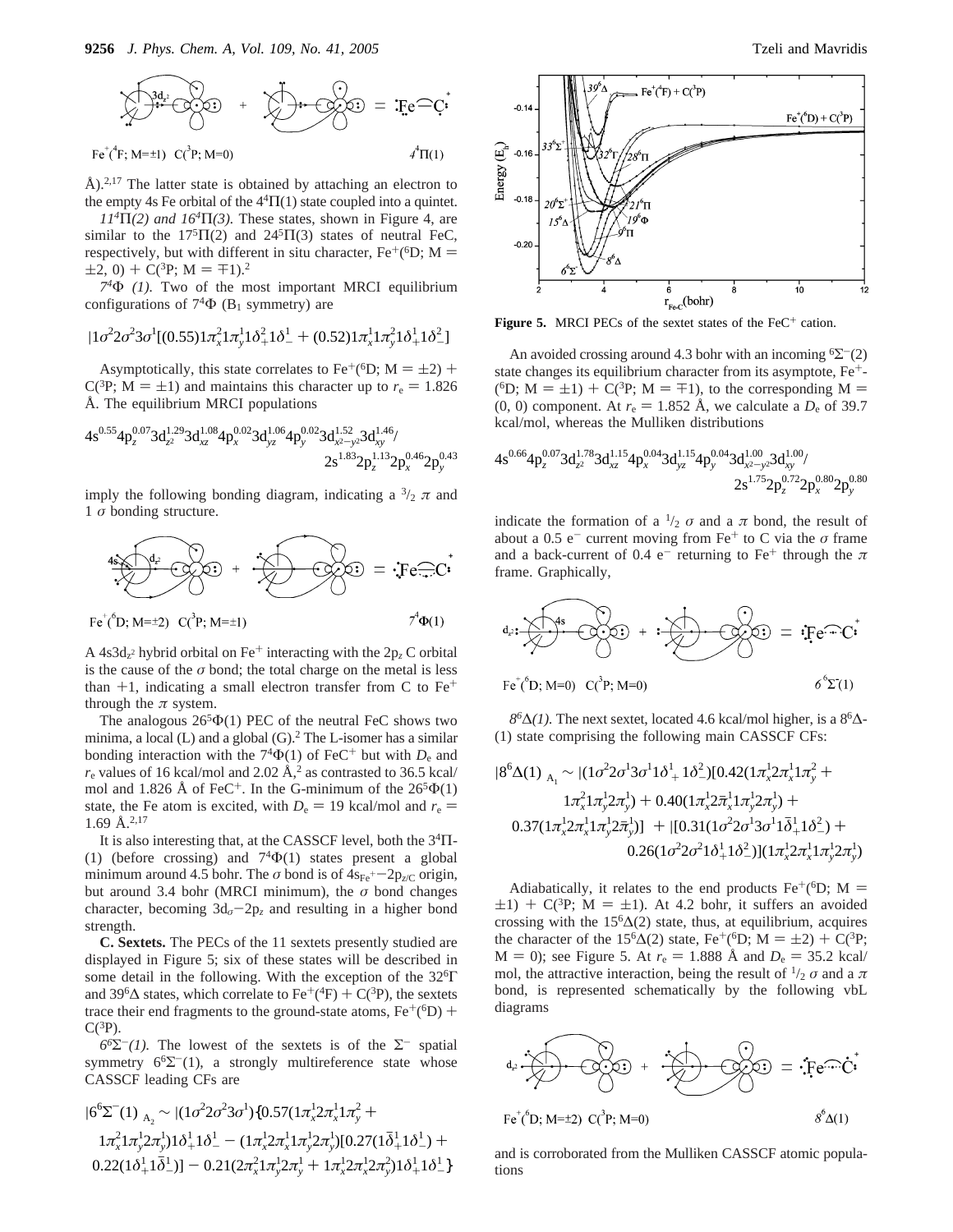$$
4s^{0.52}4p_z^{0.06}3d_{z^2}^{1.04}3d_{xz}^{1.07}4p_x^{0.03}3d_{yz}^{1.07}4p_y^{0.03}3d_{x^2-y^2}^{1.00}3d_{xy}^{1.00}/\\2s^{1.64}2p_z^{0.72}2p_x^{0.89}2p_y^{0.89}
$$

The bonding is identical to that of the previously described  $6^6\Sigma^{-}(1)$  sextet state.

*96*Π*(1).* This state shows an interesting topology: adiabatically, it correlates to Fe<sup>+</sup>(<sup>6</sup>D; M =  $\pm$ 2) + C(<sup>3</sup>P; M =  $\mp$ 1), whereas up to 4.05 bohr, its PEC is identical to that of the 196Φ- (1) state, Figure 5. At this point, an avoided crossing occurs with the  $21<sup>6</sup>\Pi(2)$  state, which has already suffered an avoided crossing with the  $28^{6}\Pi(3)$  state. Therefore, the latter imparts its character to the global minimum of the  $9<sup>6</sup>\Pi(1)$  state, i.e., Fe<sup>+</sup>(<sup>6</sup>D; M =  $\pm$ 1) + C(<sup>3</sup>P; M = 0), with its local minimum coinciding exactly with the minimum of the  $19^6\Phi(1)$  state; see Figure 5. We give below the leading CASSCF CFs of the 96Π-  $(1)$ <sub>G</sub> and  $9<sup>6</sup>\Pi(1)$ <sub>L</sub> minima, the latter being identical to that of the  $19<sup>6</sup>\Phi(1)$  state, apart from a sign change.

$$
|9^{6}\Pi(1)\rangle_{B_{1},G} \sim |(1\sigma^{2}2\sigma^{1}3\sigma^{1})[0.58(1\pi_{x}^{2}1\pi_{y}^{2}2\pi_{y}^{1}) -
$$
  
\n
$$
0.43(1\pi_{x}^{1}2\bar{\pi}_{x}^{1}1\pi_{y}^{2}2\pi_{y}^{1}) - 0.29(1\pi_{x}^{1}2\pi_{x}^{1}1\pi_{y}^{2}2\bar{\pi}_{y}^{1})]1\delta_{+}^{1}1\delta_{-}^{1} +
$$
  
\n
$$
|[0.31(1\sigma^{2}2\sigma^{1}3\sigma^{1}1\bar{\delta}_{+}^{1}1\delta_{-}^{1}) + 0.26(1\sigma^{2}2\sigma^{1}3\sigma^{1}1\delta_{+}^{1}1\bar{\delta}_{-}^{1}) -
$$
  
\n
$$
0.23(1\sigma^{2}2\sigma^{2}1\delta_{+}^{1}1\delta_{-}^{1})](1\pi_{x}^{1}2\pi_{x}^{1}1\pi_{y}^{2}2\pi_{y}^{1})
$$

$$
|9^{6}\Pi(1)\rangle_{B_{1},L}/|19^{6}\Phi(1)\rangle_{B_{1}} \sim 0.56|1\sigma^{2}2\sigma^{2}3\sigma^{1}
$$

$$
(1\pi_{x}^{1}2\pi_{x}^{1}1\pi_{y}^{1}1\delta_{+}^{2}1\delta_{-}^{1} \mp 1\pi_{x}^{1}1\pi_{y}^{1}2\pi_{y}^{1}1\delta_{+}^{1}1\delta_{-}^{2})\rangle
$$

The equilibrium Mulliken distributions of the  $9<sup>6</sup>\Pi(1)<sub>G</sub>$  state

$$
4s^{0.57}4p_z^{0.06}3d_{z^2}^{1.03}3d_{xz}^{1.16}4p_x^{0.03}3d_{yz}^{1.96}4p_y^{0.04}3d_{x^2-y^2}^{1.00}3d_{xy}^{1.00}/\\2s^{1.64}2p_z^{0.69}2p_x^{0.80}2p_y^{0.98}
$$

and the symmetry of the in situ atoms support the following self-explanatory bonding diagrams.

$$
\sum_{\mathbf{F} \in \mathcal{F}^*(\mathbf{D}; \mathbf{M}=\pm 1)} \overbrace{C(\mathbf{D}^2; \mathbf{M}=\mathbf{0})}^{\mathbf{F}^*(\mathbf{D}^2)} = \sum_{\mathbf{F} \in \mathcal{F}^*(\mathbf{D}; \mathbf{M}=\pm 1)} \overbrace{C(\mathbf{D}^2; \mathbf{M}=\mathbf{0})}^{\mathbf{F}^*(\mathbf{D}^2)} = \sum_{\mathbf{F} \in \mathcal{F}^*(\mathbf{D})}^{\mathbf{F}^*(\mathbf{D}^2)} \overbrace{C(\mathbf{D}^2; \mathbf{M}=\pm 1)}^{\mathbf{F}^*(\mathbf{D}^2)} = \sum_{\mathbf{F} \in \mathcal{F}^*(\mathbf{D})}^{\mathbf{F}^*(\mathbf{D}^2)} \overbrace{C(\mathbf{D}^2; \mathbf{M}=\pm 1)}^{\mathbf{F}^*(\mathbf{D}^2)} = \sum_{\mathbf{F} \in \mathcal{F}^*(\mathbf{D})}^{\mathbf{F}^*(\mathbf{D}^2)} \overbrace{C(\mathbf{D}^2; \mathbf{M}=\pm 1)}^{\mathbf{F}^*(\mathbf{D}^2)} = \sum_{\mathbf{F} \in \mathcal{F}^*(\mathbf{D})}^{\mathbf{F}^*(\mathbf{D}^2)} \overbrace{C(\mathbf{D}^2; \mathbf{M}=\pm 1)}^{\mathbf{F}^*(\mathbf{D}^2)} = \sum_{\mathbf{F} \in \mathcal{F}^*(\mathbf{D})}^{\mathbf{F}^*(\mathbf{D}^2)} \overbrace{C(\mathbf{D}^2; \mathbf{M}=\pm 1)}^{\mathbf{F}^*(\mathbf{D}^2)} = \sum_{\mathbf{F} \in \mathcal{F}^*(\mathbf{D})}^{\mathbf{F}^*(\mathbf{D}^2)} \overbrace{C(\mathbf{D}^2; \mathbf{M}=\pm 1)}^{\mathbf{F}^*(\mathbf{D}^2)} = \sum_{\mathbf{F} \in \mathcal{F}^*(\mathbf{D})}^{\mathbf{F}^*(\mathbf{D}^2)} \overbrace{C(\mathbf{D}^2; \mathbf{M}=\pm 1
$$

At the MRCI (MRCI+Q) level,  $D_e = 34.3$  (39) kcal/mol and  $r_e = 1.811$  (1.808) Å. Note that although, formally, the  $8^6\Delta(1)$ state was lower than the  $9<sup>6</sup>\Pi<sub>G</sub>(1)$  state by 0.6 kcal/mol at the MRCI level, with the addition of the Davidson correction this difference becomes practically naught, i.e., the two states are degenerate.

 $15^{6}\Delta(2)$  and  $20^{6}\Sigma^{+}(1)$ . These two sextets correlate to Fe<sup>+</sup>-(<sup>6</sup>D; M =  $\pm 2$ ,  $\mp 1$ ) + C(<sup>3</sup>P; 0,  $\mp 1$ ). The square well-like potential of the  $15<sup>6</sup>\Delta(2)$ , Figure 5, is the result of an avoided crossing with the  $8<sup>6</sup>\Delta(1)$  state at 4.2 bohr (vide infra) and the character change of the incipient *σ* bond formation through the participation of the  $Fe<sup>+/-</sup>$  4s orbital but replaced gradually by its  $3d<sub>z</sub>$ <sup>2</sup> orbital as we move toward the equilibrium. Certainly, the bond length is ill-defined, an approximate value which corresponds to the middle of the well, being about 2.0 Å. The bonding comprises one  $\sigma$  and one  $\pi$  bond with  $D_e \approx 23$  kcal/mol (see below).

The in situ atomic character of the  $20^6\Sigma^+(1)$  state is the same as that of the 15<sup>6</sup> $\Delta$ (2) state, namely, Fe<sup>+</sup>(<sup>6</sup>D; M =  $\mp$ 1/ $\pm$ 1) +  $C(^{3}P; \pm 1)$ , with its PEC presenting the same broad morphology around equilibrium as that of the  $15<sup>6</sup>\Delta(2)$  state and for the same



reasons. A minimum can be located around 2.17 Å with  $D_e \approx$ 21 kcal/mol.

**D. Octets.** Eight octet states have been calculated, all correlating to the ground-state atoms  $Fe^+(^6D) + C(^3P)$ ; Figure 6. We discuss two of them, namely, the  $18^{8}\Pi(1)$  state (the lowest of the octets) and the  $25^{8}\Sigma^{-}(1)$  state (the first excited state among the octet manifold), 4.2 kcal/mol above the  $18^{8}\Pi(1)$  state.

 $18^{8}\Pi(1)$ . This state correlates adiabatically to Fe<sup>+</sup>(<sup>6</sup>D; M =  $(2+2) + C({}^{3}P; M = \pm 1)$ ; this character is maintained up to the local minimum close to 5.4 bohr. At exactly 5.0 bohr, an avoided crossing occurs with the  $35<sup>8</sup>\Pi(2)$  state, which has already suffered an avoided crossing with the  $38^\circ\Pi(3)$  state, imparting its character to the in situ atoms of the  $18^8\Pi(1)$  state, Fe<sup>+</sup>(<sup>6</sup>D;  $M = \pm 1$ ) + C(<sup>3</sup>P; M = 0). These interesting topological features are very nicely shown in Figure 6. As is expected, the  $B_1$  (or  $B_2$ ) component of the  $18^8\Pi(1)$  state is completely described at the global minimum by a "single" configuration,

$$
0.99/\sqrt{2}|1\sigma^22\sigma^13\sigma^1(1\pi_x^12\pi_x^11\pi_y^22\pi_y^1 + \\ 1\pi_x^22\pi_x^11\pi_y^12\pi_y^1)1\delta_+^11\delta_-^1\rangle_{B_1+B_2}
$$

which in conjunction with the Mulliken populations

$$
\substack{4s^{0.62}4p_z^{0.08}3d_{z^2}^{1.03}3d_{xz}^{1.01}4p_x^{0.04}3d_{yz}^{2.00}4p_y^{0.04}3d_{xz^2-y^2}^{1.00}3d_{xy}^{1.00}/}{2s^{1.64}2p_z^{0.61}2p_x^{0.94}2p_y^{0.95}}
$$

points clearly to the following bonding icon:

$$
\sum_{\mathbf{F} \in \mathbf{F}^*(\mathbf{D}; \, \mathbf{M} = \pm 1)}^{\mathbf{F} \mathbf{A}^{\mathbf{s}}} \mathbf{C}(\mathbf{D}^{\mathbf{s}}) + \sum_{\mathbf{F} \in \mathbf{F}^*(\mathbf{D}; \, \mathbf{M} = \pm 1)}^{\mathbf{F} \mathbf{s}} \mathbf{C}(\mathbf{D}^{\mathbf{s}}; \mathbf{M} = 0) = \sum_{\mathbf{F} \in \mathbf{F}^*(\mathbf{D}; \, \mathbf{M} = \pm 1)}^{\mathbf{F} \mathbf{s}} \mathbf{C}(\mathbf{D}^{\mathbf{s}}; \mathbf{M} = 0)
$$

With the  $\pi$  route closed to charge transfer, about 0.2 e<sup>-</sup> migrate to the empty  $2p_z C$  orbital, creating a  $\frac{1}{2} \sigma$  bond and giving rise to binding energies of 21.2 (24) kcal/mol and  $r_e$  = 1.992 (1.991) Å at the MRCI (MRCI+Q) level.

 $25^{8}\Sigma^{-}(1)$ . This state is also a single reference state whose Hartree-Fock configuration,

$$
\displaystyle\!\sim\!\!0.98|1\sigma^22\sigma^23\sigma^11\pi_x^1\!2\pi_x^11\pi_y^1\!2\pi_y^11\delta_+^11\delta_{-\lambda_{\Delta_2}}^1
$$

and Mulliken distributions

$$
4s^{0.70}4p_z^{0.08}3d_{z^2}^{1.97}3d_{xz}^{1.01}4p_x^{0.04}3d_{yz}^{1.01}4p_y^{0.04}3d_{x^2-y^2}^13d_{xy}^1/\\2s^{1.70}2p_z^{0.54}2p_x^{0.95}2p_y^{0.95}
$$

lead, similarly, to the previously described state, i.e., a  $\frac{1}{2}$   $\sigma$ bond and a charge transfer of about  $0.2 e^-$  from Fe<sup>+</sup> to the empty  $2p_z C$  orbital. With respect to the adiabatic products  $Fe<sup>+</sup>$ ( ${}^{6}D$ ; M = 0) + C( ${}^{3}P$ ; M = 0), the MRCI (MRCI+Q) binding energies ( $D_e$ ) are 17.1 (20) kcal/mol at  $r_e = 2.037$  (2.032) Å; see Figure 6 and Table 2.

 $26^{8}\Delta(1)$  and 37  $^{8}\Delta(2)$ . These states correlate to Fe<sup>+</sup>(<sup>6</sup>D; M  $(1) = \pm 1$ ) + C(<sup>3</sup>P; M =  $\pm 1$ ) and Fe<sup>+</sup>(<sup>6</sup>D; M =  $\pm 2$ ) + C(<sup>3</sup>P; M = 0), respectively. At 5 bohr, an avoided crossing appears between